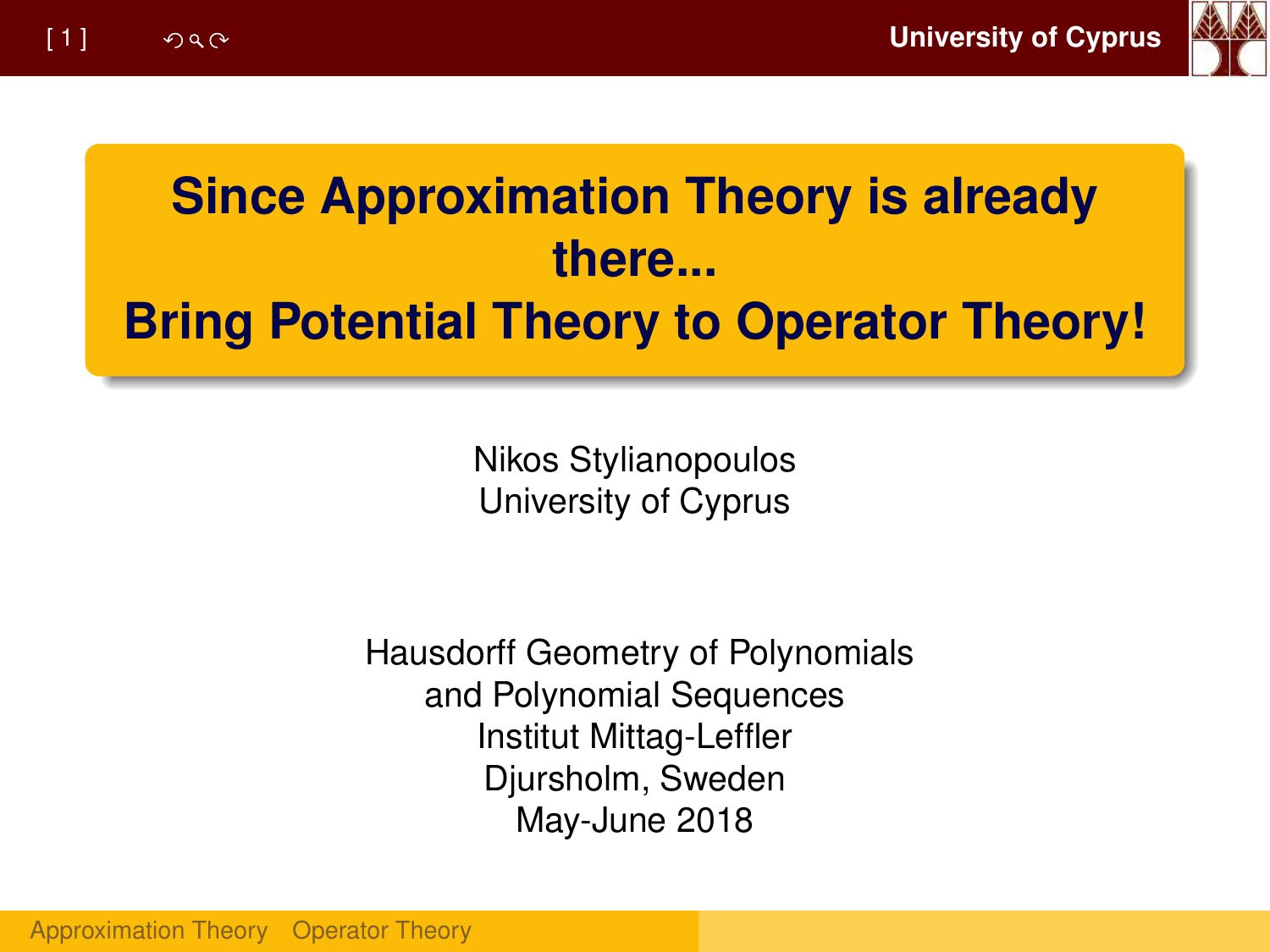

## <span id="page-1-0"></span>Lebesgue spaces and Orthonormal Polynomials

Let  $\mu$  be a finite positive Borel measure having compact and infinite support  $S_\mu := \text{supp}(\mu)$  in the complex plane C. Then, the measure yields the Lebesgue spaces  $\mathsf{L}^2(\mu)$  with inner product

$$
\langle f,g\rangle_\mu:=\int f(z)\overline{g(z)}d\mu(z)
$$

and norm

$$
||f||_{L^2(\mu)}:=\langle f,f\rangle_{\mu}^{1/2}.
$$

Let  $\{p_n(\mu, z)\}_{n=0}^{\infty}$  denote the sequence of orthonormal polynomials associated with  $\mu$ . That is, the unique sequence of the form

$$
p_n(\mu, z) = \gamma_n(\mu)z^n + \cdots, \quad \gamma_n(\mu) > 0, \quad n = 0, 1, 2, \ldots,
$$

satisfying  $\langle p_m(\mu, \cdot), p_n(\mu, \cdot)\rangle_{\mu} = \delta_{mn}$ .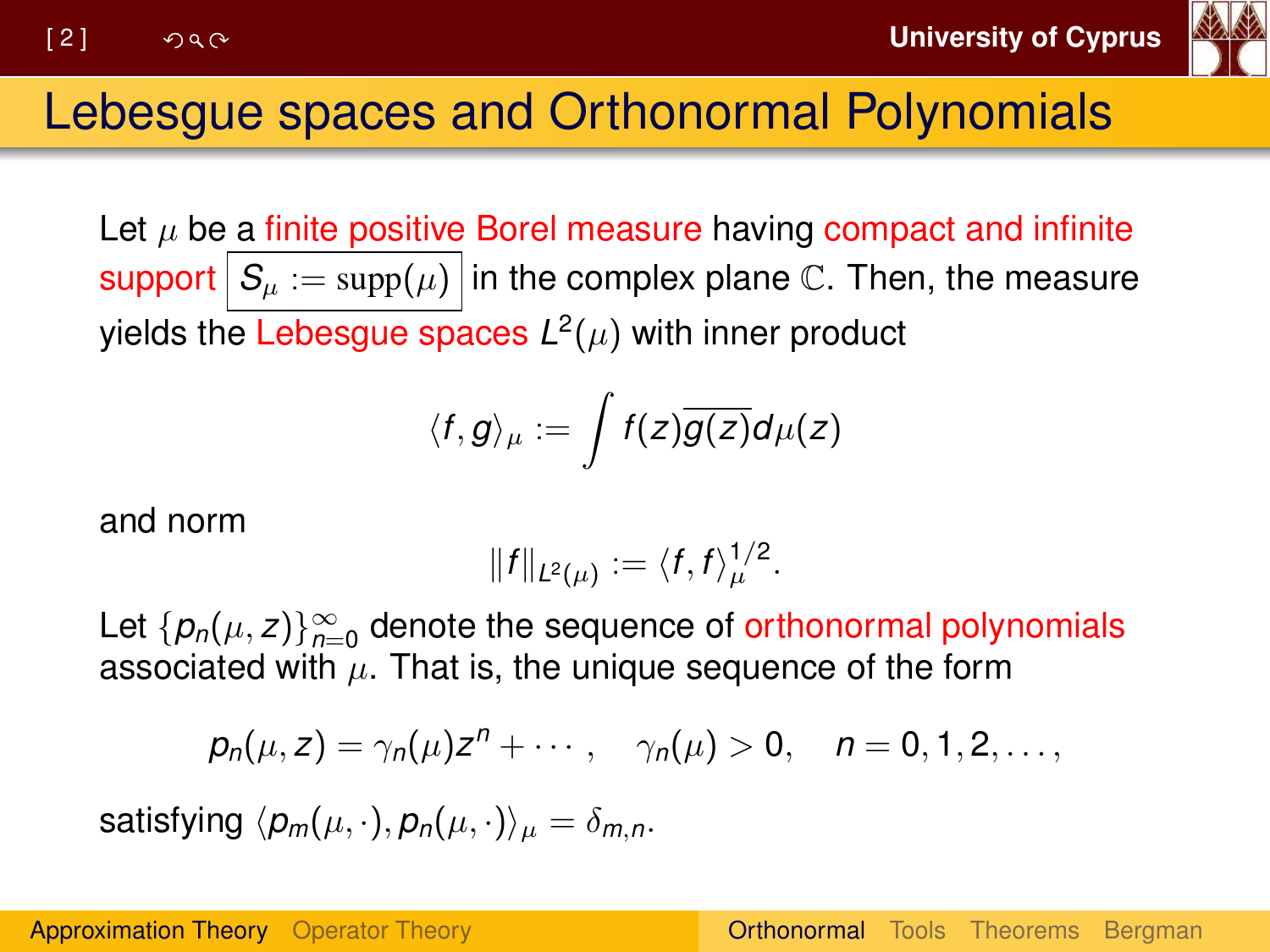

# Minimal property

The monic orthogonal polynomials  $p_n(\mu, z)/\gamma_n(\mu)$ , can be defined by the extremal property

$$
\left\|\frac{1}{\gamma_n(\mu)}p_n(\mu,\cdot)\right\|_{L^2(\mu)}:=\min_{z^n+\cdots}\|z^n+\cdots\|_{L^2(\mu)}=\frac{1}{\gamma_n(\mu)}.
$$

A related extremal problem leads to the sequence  $\{\lambda_n(\mu, z)\}_{n=0}^{\infty}$  of the Christoffel functions. These are defined, for any  $z \in \mathbb{C}$ , by

$$
\lambda_n(\mu, z) := \inf \{ ||P||^2_{L^2(\mu)}, \ P \in \mathbb{P}_n \text{ with } P(z) = 1 \},
$$

where  $\mathbb{P}_n$  is the space of polynomials of degree  $\leq n$ .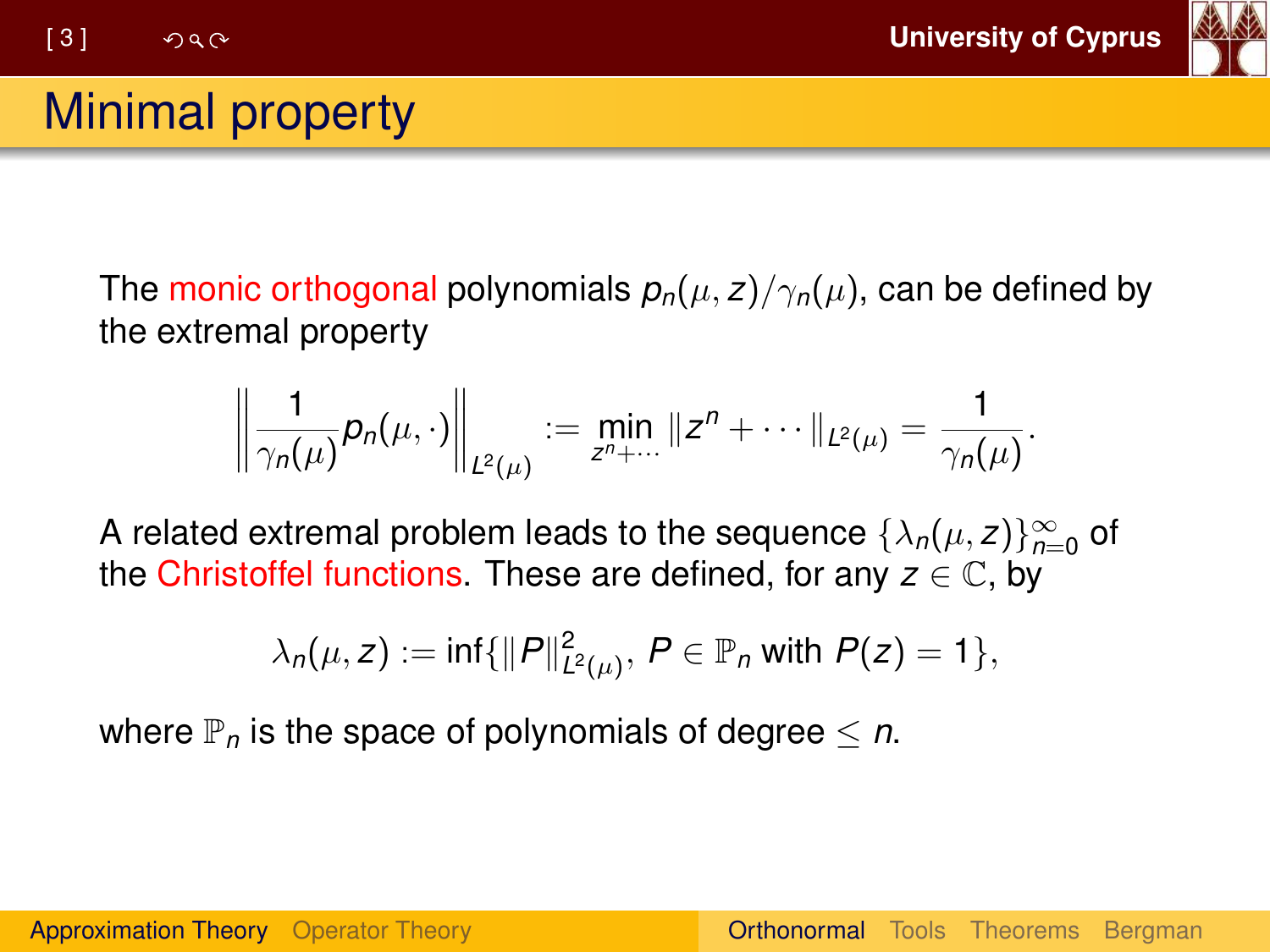

# Christoffel functions

The Cauchy-Schwarz inequality yields that

$$
\frac{1}{\lambda_n(\mu,z)}=\sum_{k=0}^n|p_k(\mu,z)|^2,\quad z\in\mathbb{C}.
$$

 $\lambda_n(\mu, z)$  is the inverse of the diagonal of the kernel polynomials

$$
K_n(\mu, z, \zeta) := \sum_{k=0}^n \overline{p_k(\mu, \zeta)} p_k(\mu, z)
$$

This leads to reconstruction algorithms from a finite set of moments

$$
\int z^k \overline{z}^l d\mu(z), \quad k,l=0,1,\ldots,n.
$$

- Archipelagos, in Gustafsson, Putinar, Saff & St, Adv. Math. (2009).
- Archipelagos with Lakes, in Saff, Stahl, St & Totik, SIAM J. Math. Anal. (2016).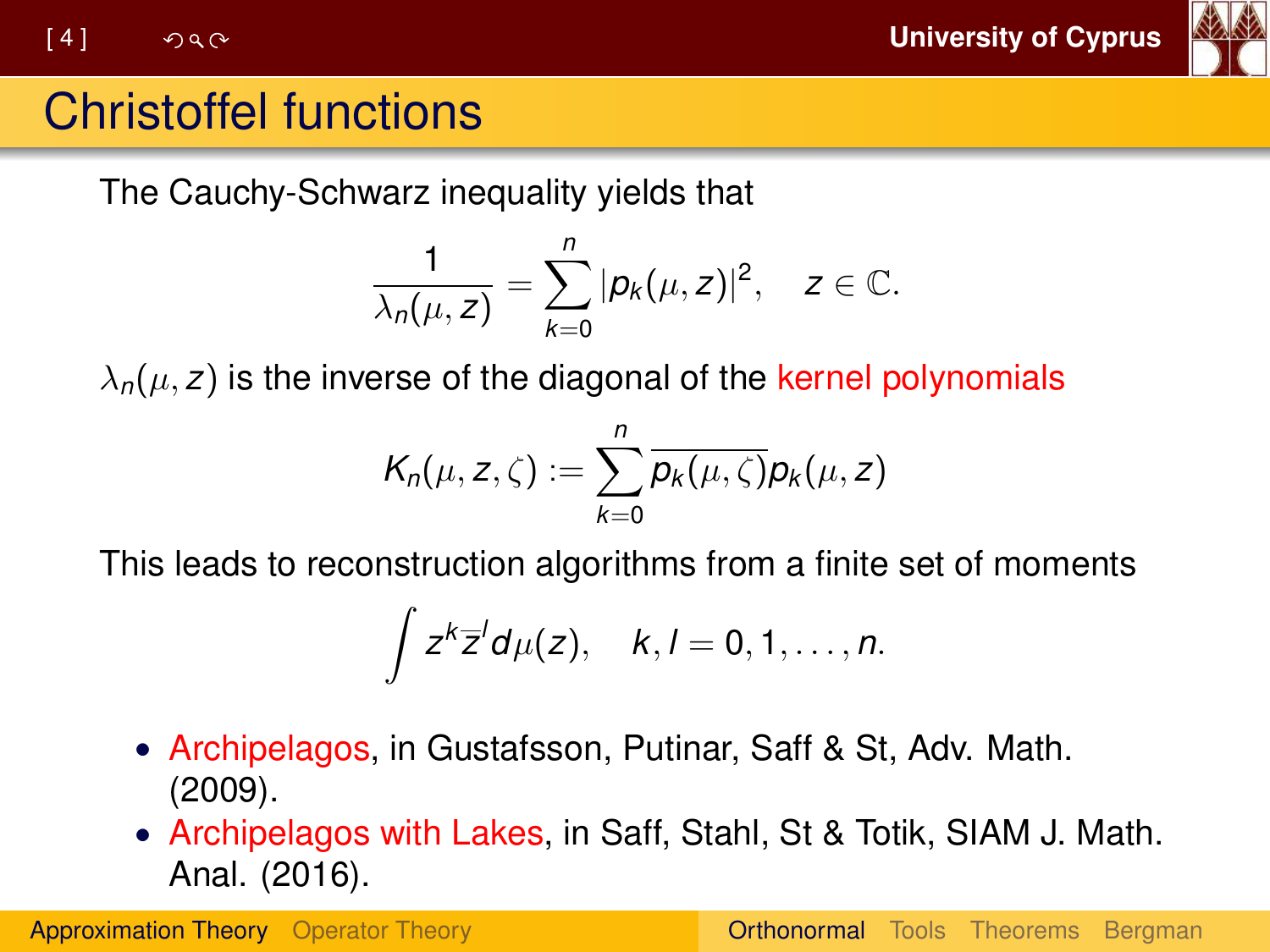

# <span id="page-4-0"></span>Distribution of zeros: The tools

For any polynomial  $q_n(z)$ , of degree *n*, we denote by  $\nu_{\boldsymbol{q}_n}$  the normalized counting measure for the zeros of *qn*(*z*); that is,

$$
\nu_{q_n}:=\frac{1}{n}\sum_{q_n(z)=0}\delta_z,
$$

where δ*<sup>z</sup>* is the unit point mass (Dirac delta) at the point *z*. For any measure  $\mu$  with compact support in  $\mathbb{C}$ ,

$$
U^{\mu}(z):=\int \log \frac{1}{|z-t|}d\mu(t), \quad z\in \mathbb{C}.
$$

denotes the logarithmic potential on  $\mu$ . Then

$$
U^{\nu_{q_n}}(z)=\frac{1}{n}\log\frac{1}{|q_n(z)|},\quad z\in\mathbb{C}.
$$

With  $\mu_K$  we denote the equilibrium measure of a compact set K of positive logarithmic capacity.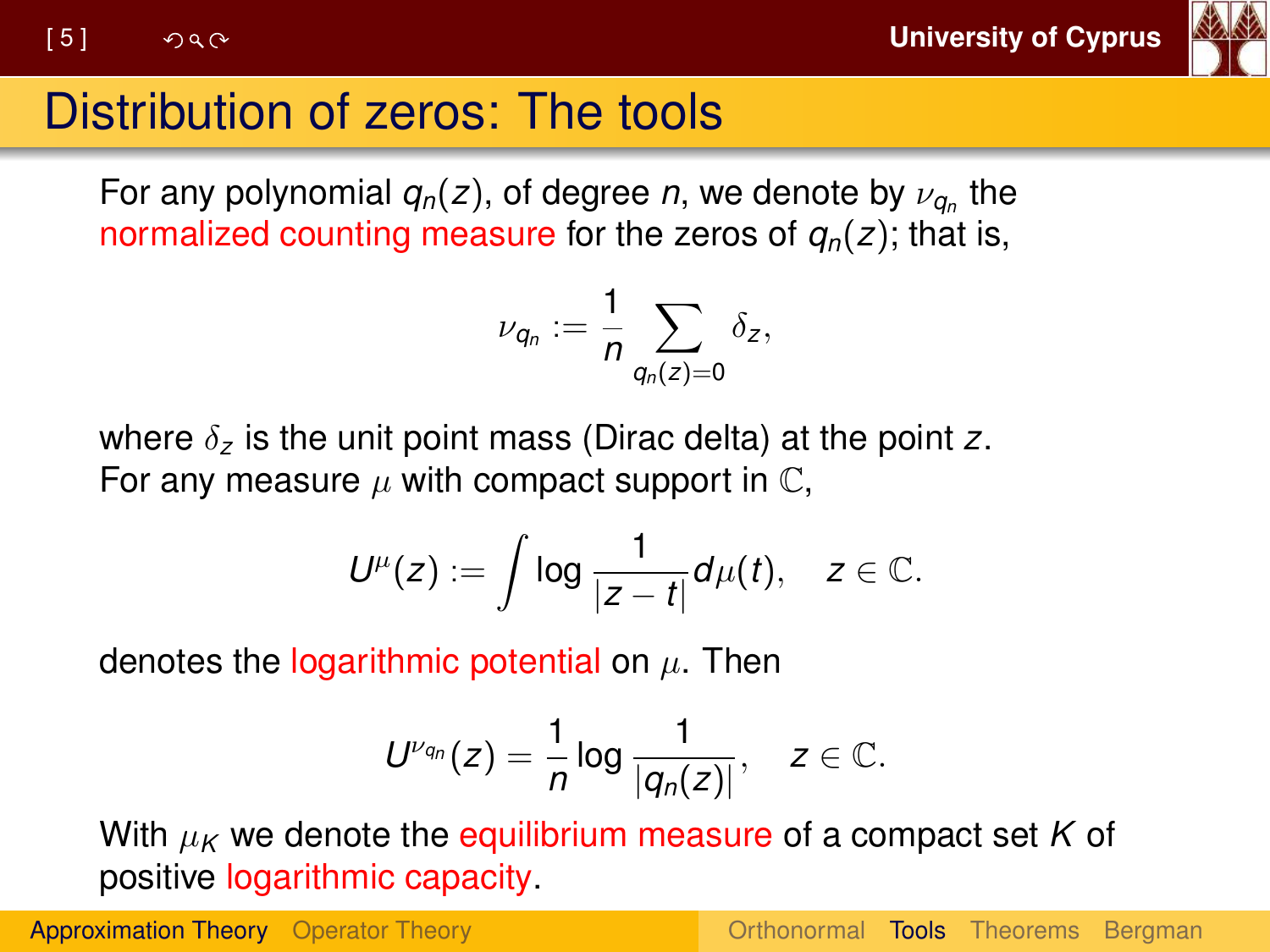

<span id="page-5-0"></span>Theorem (Generalized Minimum Principle)

*Let G* ∈ C *be a domain and h a superharmonic function on G that is bounded from below and for which*

> $\limsup h(z) \geq m$ , *z*→ζ,*z*∈*G*

*is satisfied for quasi-every* ζ ∈ ∂*G. Then,*

 $h(z) > m$ ,  $z \in G$ ,

*unless h is constant.*

Saff & Totik, Logarithmic Potentials, Springer, 1997.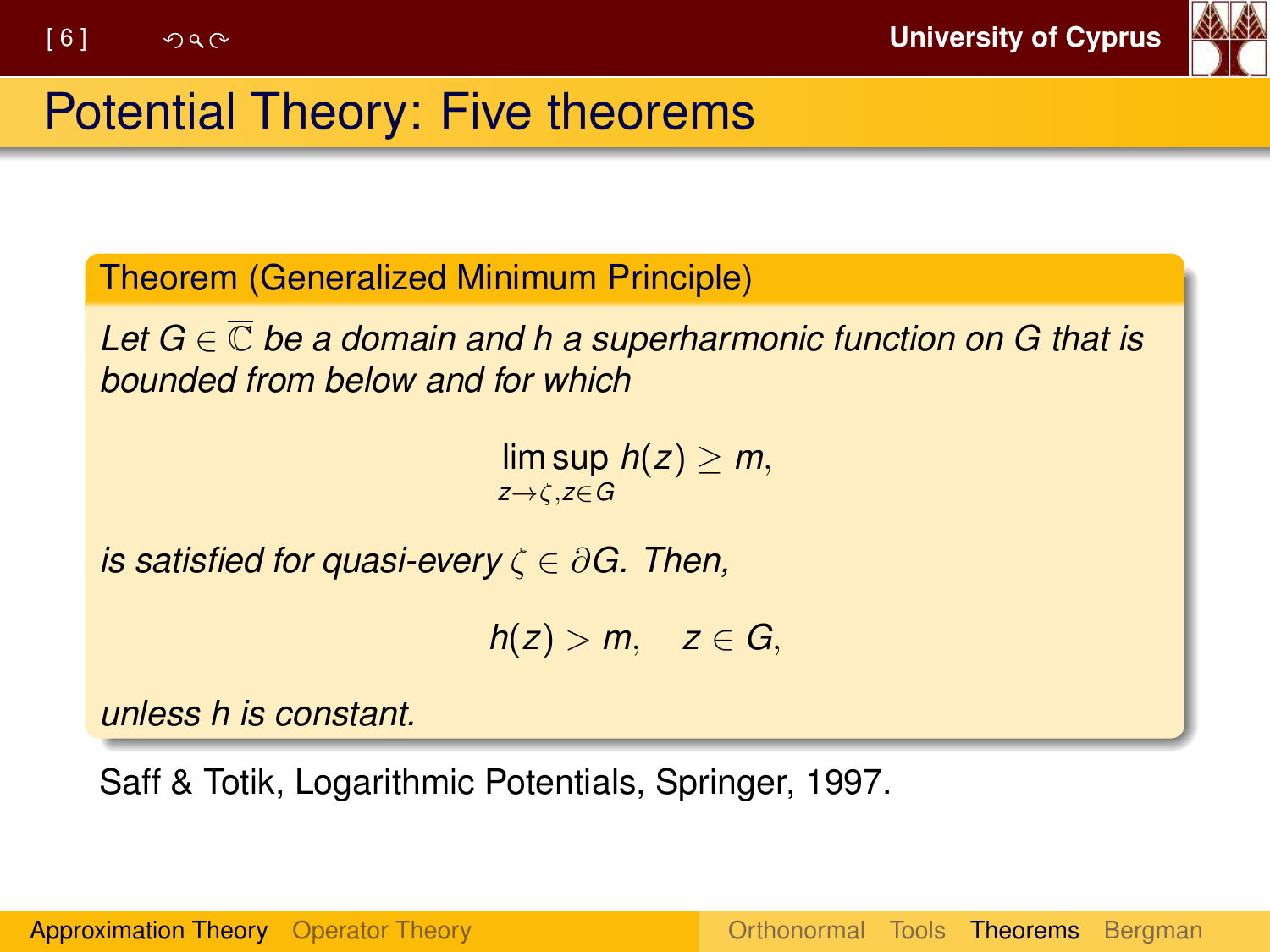

#### Theorem (Principle of Descent)

Let  $\mu_n$ ,  $n = 1, 2, \ldots$ , be probability measures, supported on the same *compact subset of* C*, such that*

$$
\mu_n\stackrel{*}{\longrightarrow}\mu.
$$

*Suppose that for each n, a point*  $z_n$  *is given so that*  $z_n \to z$ *, for some z* ∈ C*. Then,*

 $U^{\mu}(z) \leq \liminf_{n \to \infty} U^{\mu_n}(z_n).$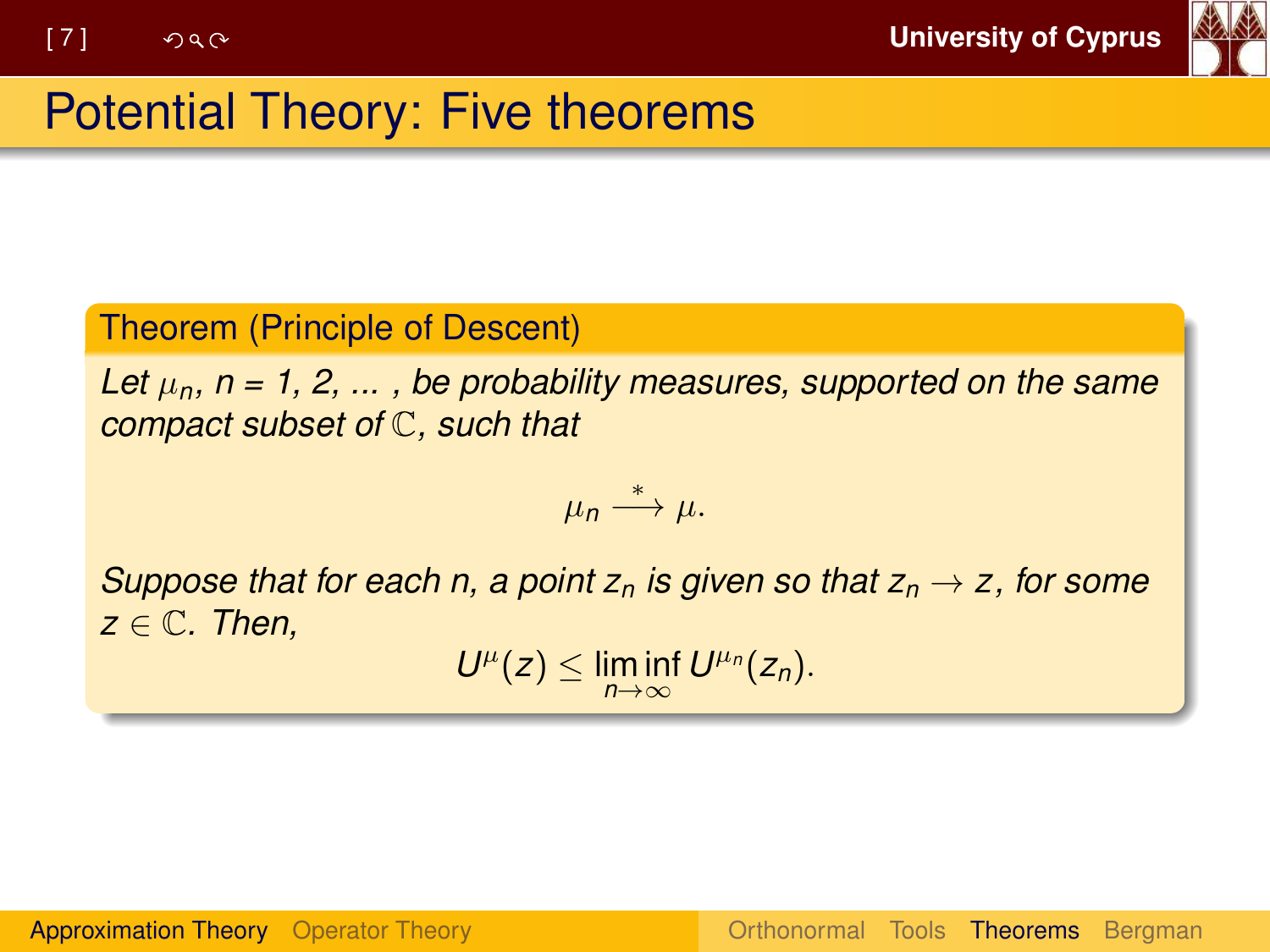

#### Theorem (Lower Envelope Theorem)

Let  $\mu_n$ ,  $n = 1, 2, \ldots$ , be a sequence of positive unit Borel measures, *supported on the same compact subset of* C*, such that*

$$
\mu_n\stackrel{*}{\longrightarrow}\mu.
$$

*Then,*

$$
\liminf_{n\to\infty}U^{\mu_n}(z)=U^\mu(z),
$$

*for quasi-every*  $z \in \mathbb{C}$ .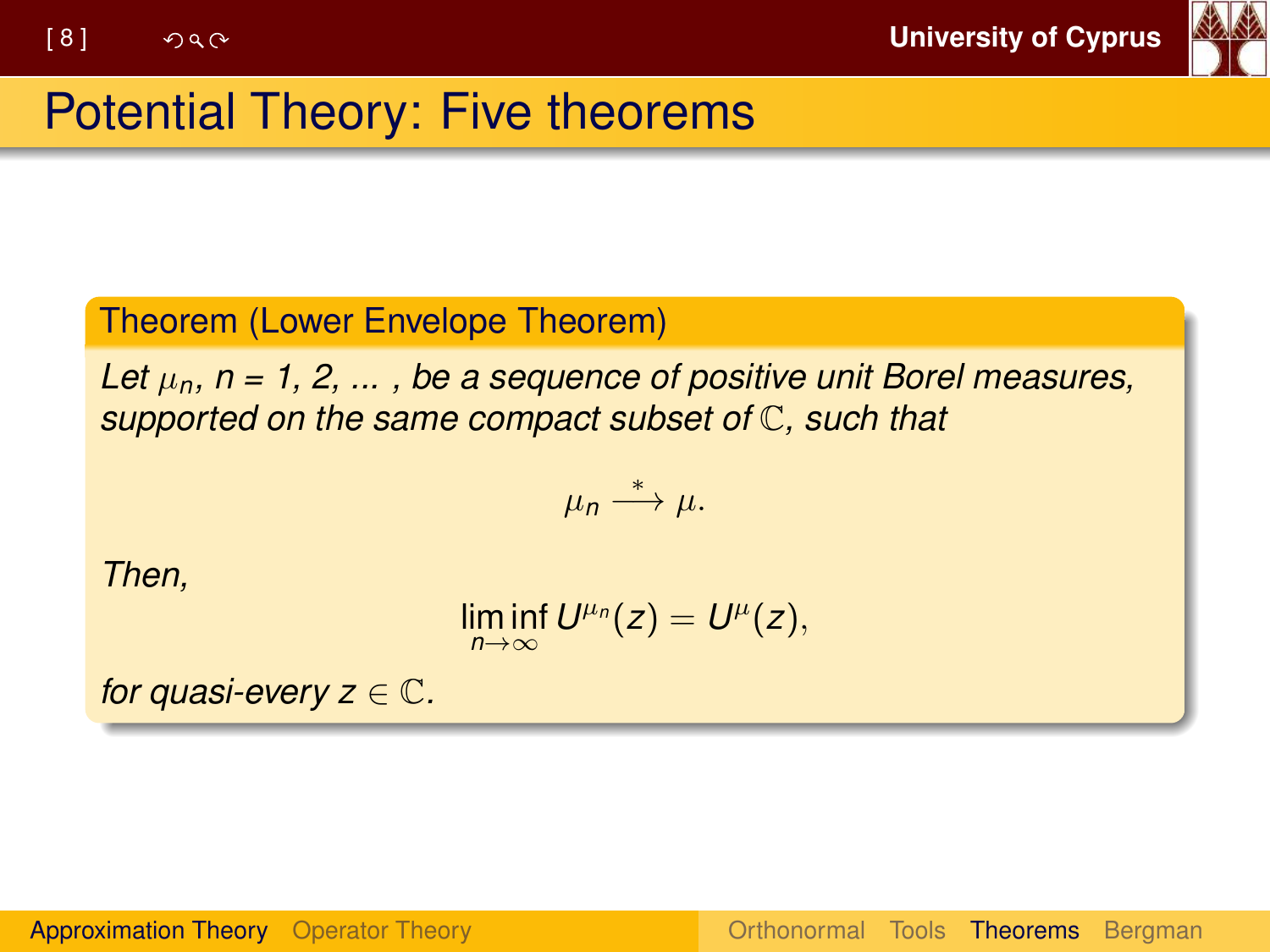

#### Theorem (Unicity Theorem)

*Suppose that the positive measures* µ *and* ν *have compact support and in a region D*  $\subset \mathbb{C}$  *the potentials U<sup>ν</sup> and U<sup>μ</sup> satisfy* 

$$
U^{\mu}(z)=U^{\nu}(z)+u(z),
$$

*almost everywhere with respect to two-dimensional Lebesgue measure, where the function u is harmonic in D. Then, in D the measures* µ *and* ν *coincide.*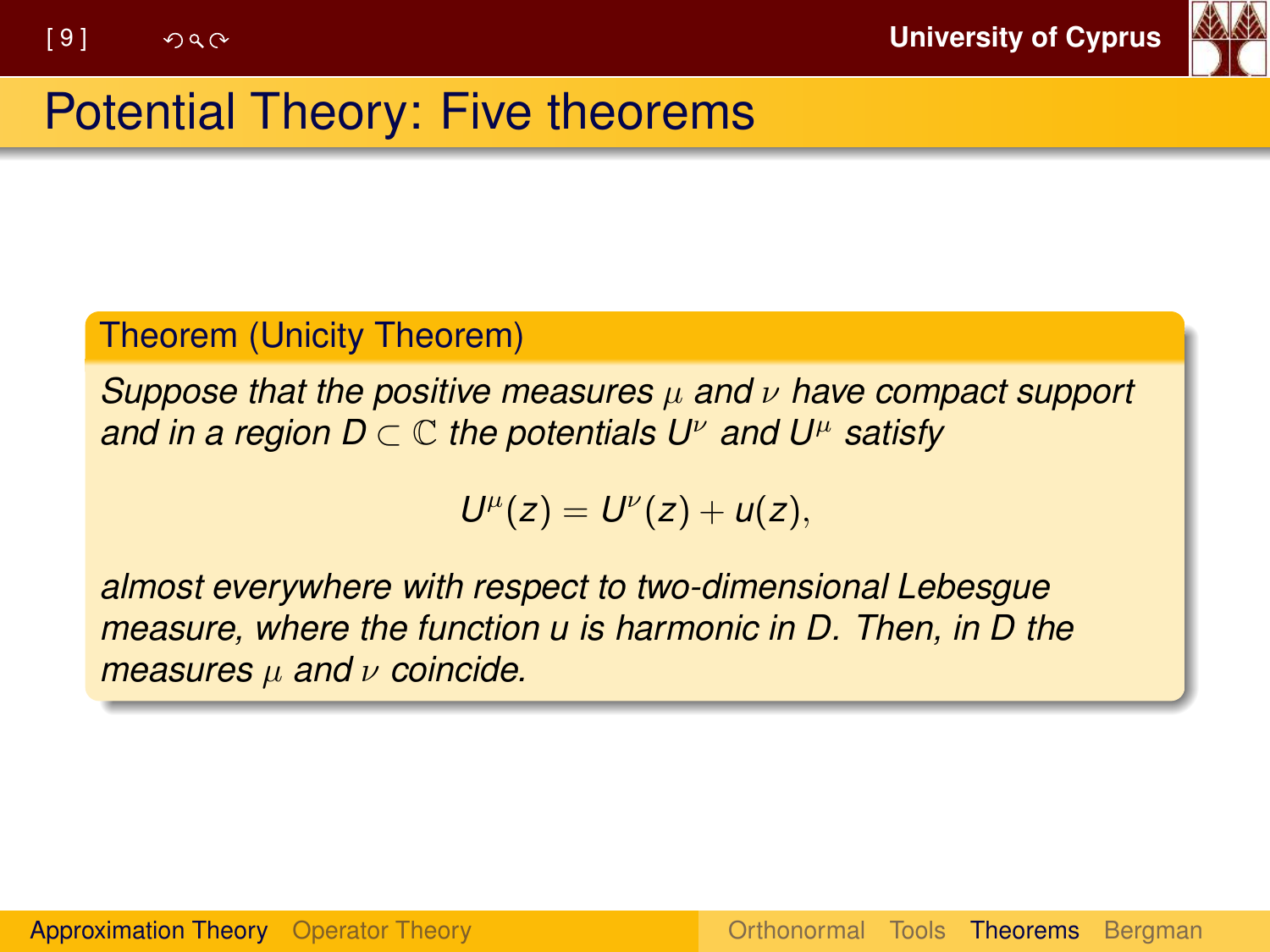

#### Theorem (Carleson's Unicity Theorem)

*Let K be a compact set of positive capacity, and* Ω *the unbounded component of* C \ *K . If* µ *and* ν *are two unit measures supported on*  $∂Ω$ *, and if the potentials U<sup>μ</sup> and U<sup>ν</sup> coincide in* Ω*, then*  $μ = ν$ *.*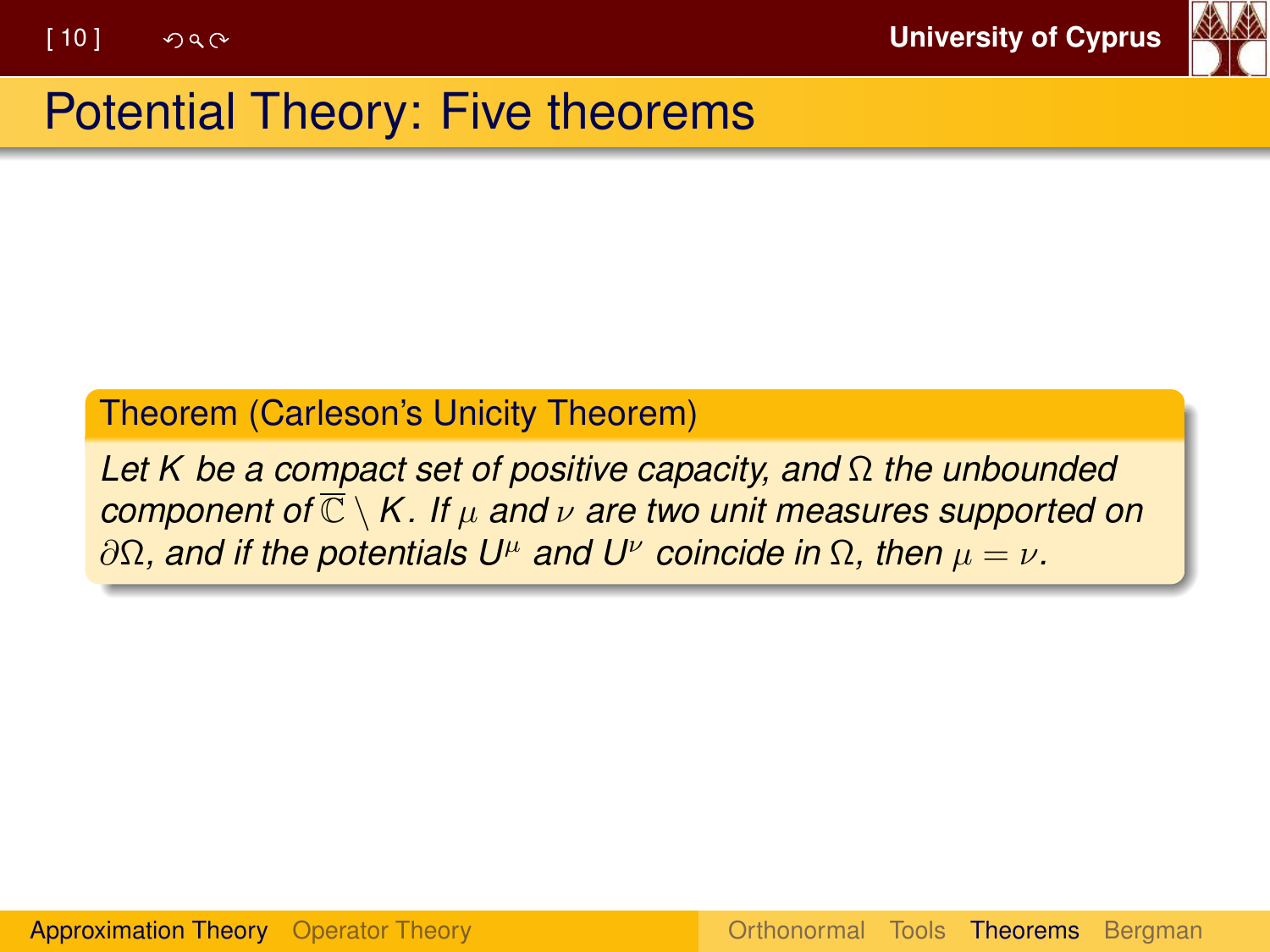

# <span id="page-10-0"></span>Bergman polynomials {*pn*} on an Jordan domain *G*



$$
\langle f,g\rangle:=\int_G f(z)\overline{g(z)}dA(z),\quad \|f\|_{L^2(G)}:=\langle f,f\rangle^{1/2}.
$$

The  $\mathsf{Bergman}$  polynomials  $\{\rho_n\}_{n=0}^\infty$  of  $G$  are the orthonormal polynomials w.r.t. the area measure on *G*:

$$
\langle p_m, p_n \rangle = \int_G p_m(z) \overline{p_n(z)} dA(z) = \delta_{m,n},
$$

with

$$
p_n(z) = \lambda_n z^n + \cdots, \quad \lambda_n > 0, \quad n = 0, 1, 2, \ldots.
$$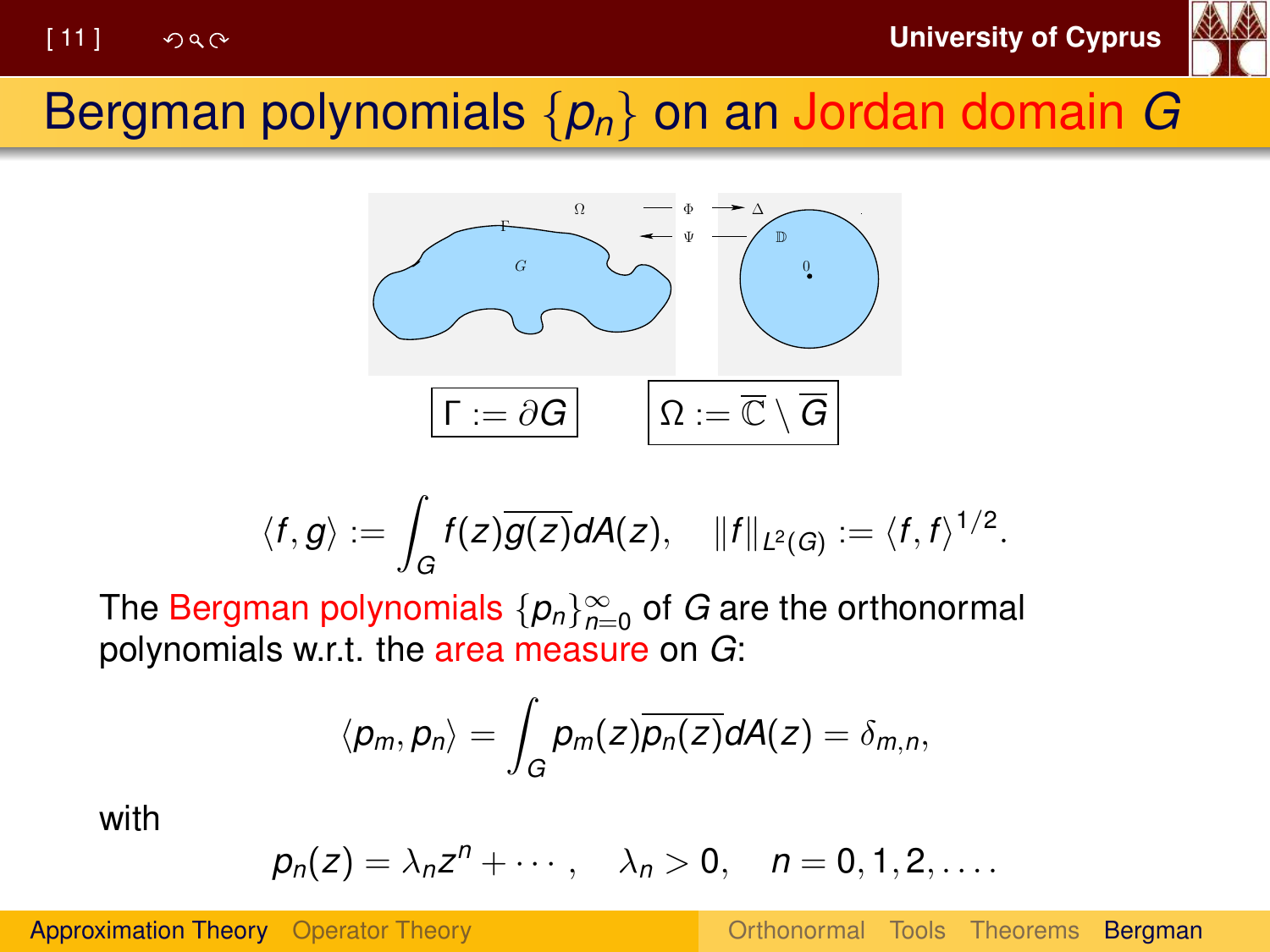

# Example: *G* is the canonical pentagon



Theorem (Levin, Saff & St., Constr. Approx. 2003)

*Let* ϕ *be a conformal map of G onto the unit disk* D. *Then, there is a subsequence* N *of* N *such that*

$$
\nu_{p_n}\stackrel{*}{\longrightarrow}\mu_{\Gamma},\quad n\to\infty,\quad n\in\mathcal{N},
$$

*if and only if* ϕ *cannot be analytically continued to some open set containing G.*

[Approximation Theory](#page-1-0) [Operator Theory](#page-26-0) [Orthonormal](#page-1-0) [Tools](#page-4-0) [Theorems](#page-5-0) [Bergman](#page-10-0)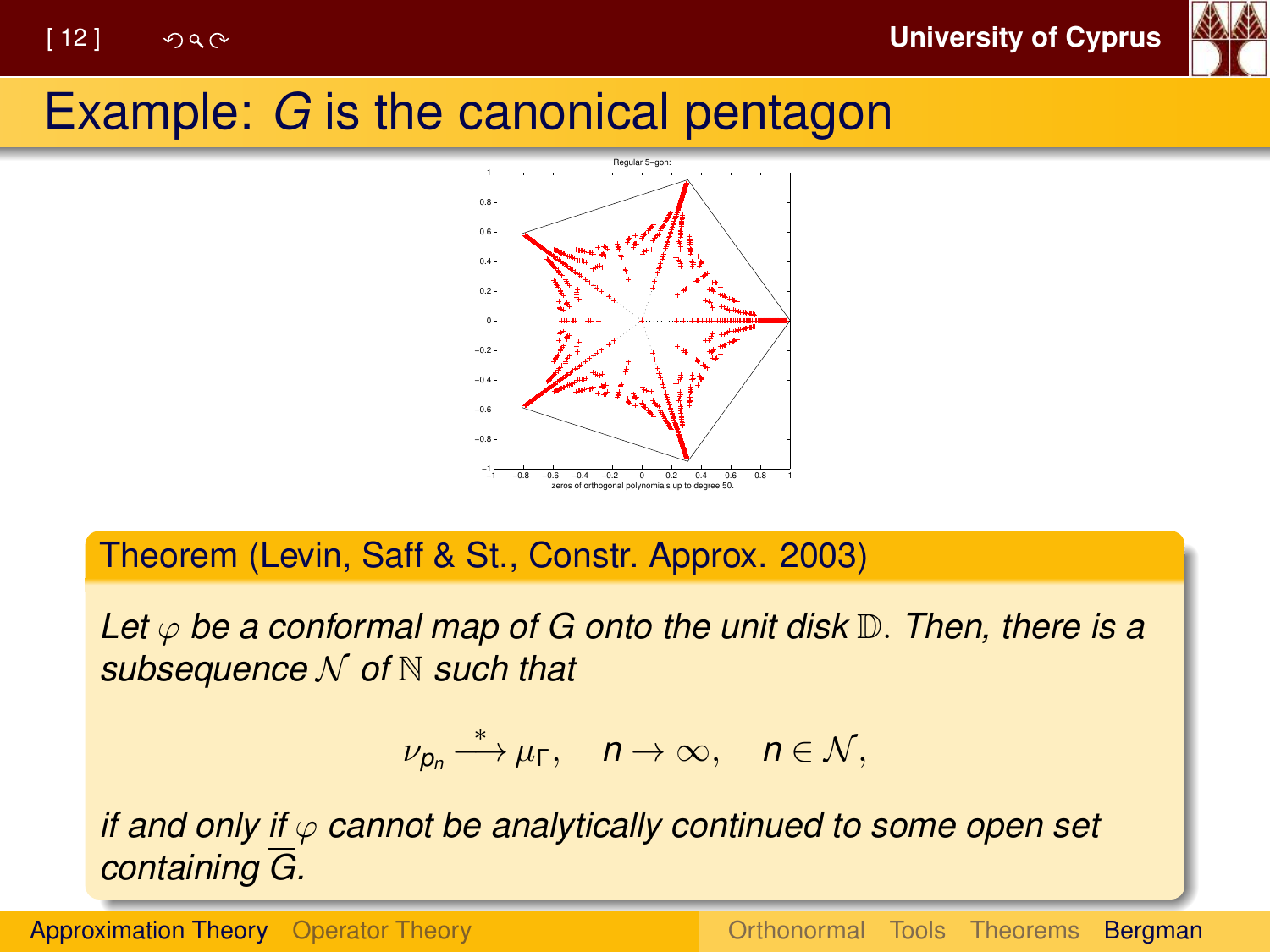

## Key results

The above theorem is based on the following facts:

• The area measure on *G* belongs to the class Reg, that is,

$$
\lim_{n\to\infty}||p_n||_{\overline{G}}^{1/n}=1.
$$

• The kernel  $K(z, \zeta)$ , of the Bergman space  $L^2_a(G)$  satisfies,

$$
K(z,\zeta)=\sum_{n=0}^{\infty}\overline{p_n(\zeta)}p_n(z),\quad z,\zeta\in G,
$$

and is is related to a normalized conformal map  $\varphi_{\mathcal{C}}: G \to \mathbb{D}$ ,  $\varphi_{\zeta}(\zeta) = 0, \, \zeta \in G$ , by

$$
K(z,\zeta)=\frac{1}{\pi}\overline{\varphi'_{\zeta}(\zeta)}\varphi'_{\zeta}(z).
$$

An application of Walsh's maximal convergence then yields

$$
\limsup_{n\to\infty} |p_n(\zeta)|^{1/n} = 1, \quad n \in \mathcal{N},
$$

and the result then follows from Theorem III.4.1 in Saff and Totik.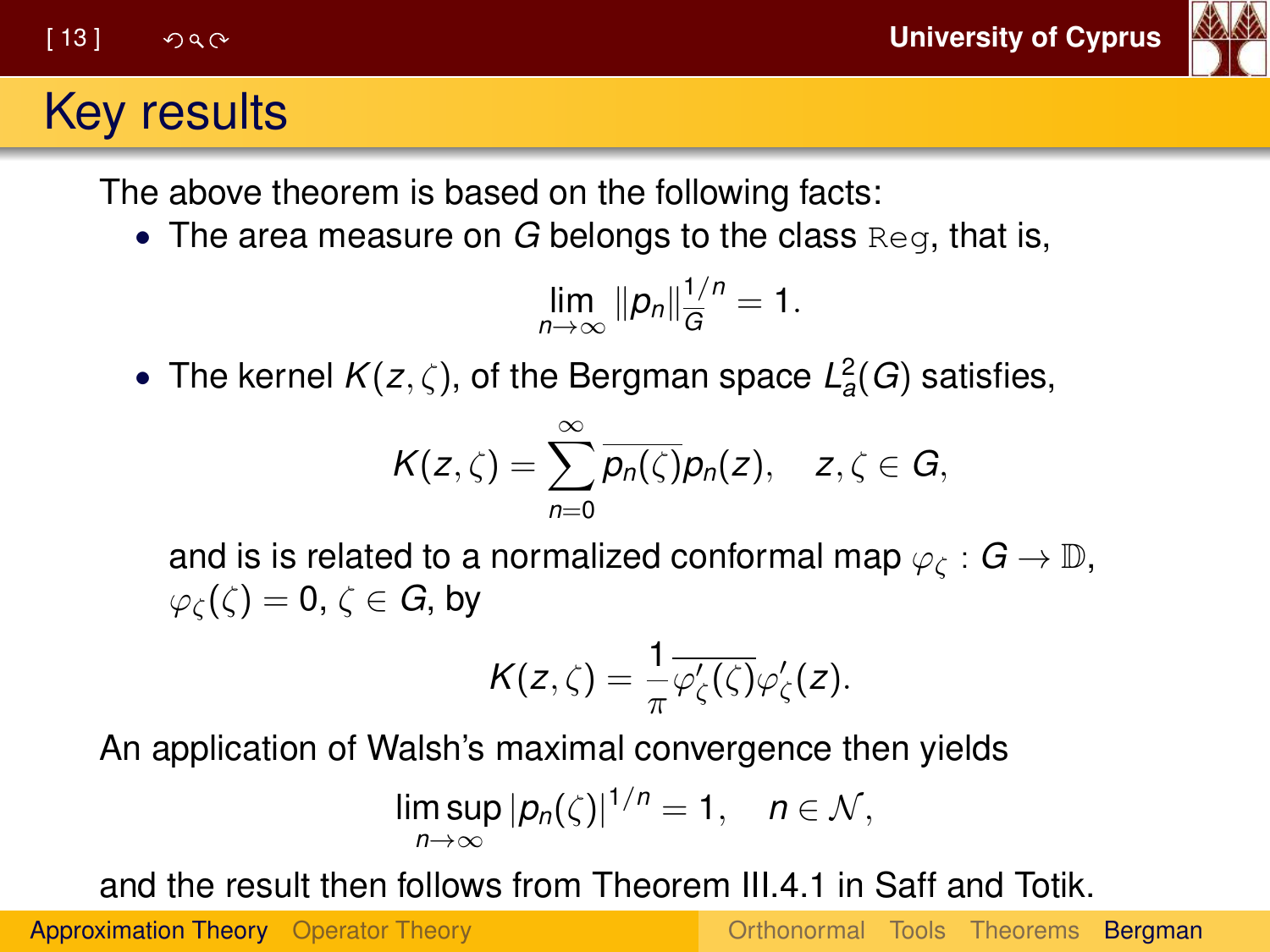[ 14 ] **University of Cyprus**



## The two intersecting circles



Zeros of  $p_n(z)$ , with  $n = 80, 100, 120$ .

#### Theorem (Saff & St, JAT 2015)

*If the boundary* Γ *of G contains an inward corner point, then*

$$
\nu_{p_n}\stackrel{*}{\longrightarrow}\mu_{\Gamma},\quad n\to\infty,\quad n\in\mathbb{N},
$$

*where* µ<sup>Γ</sup> *denotes the equilibrium measure on* Γ*.*

Based on Gardiner and Pommerenke, Constr, Approx, 2002. The reluctance of the zeros to approach the points  $\pm i$ , is due to the fact that  $\big\vert d\mu_{\mathsf{F}}(z)=\vert \Phi'(z)\vert d\mathbf{s}\big\vert$ , where  $s$  denotes the arclength on Γ.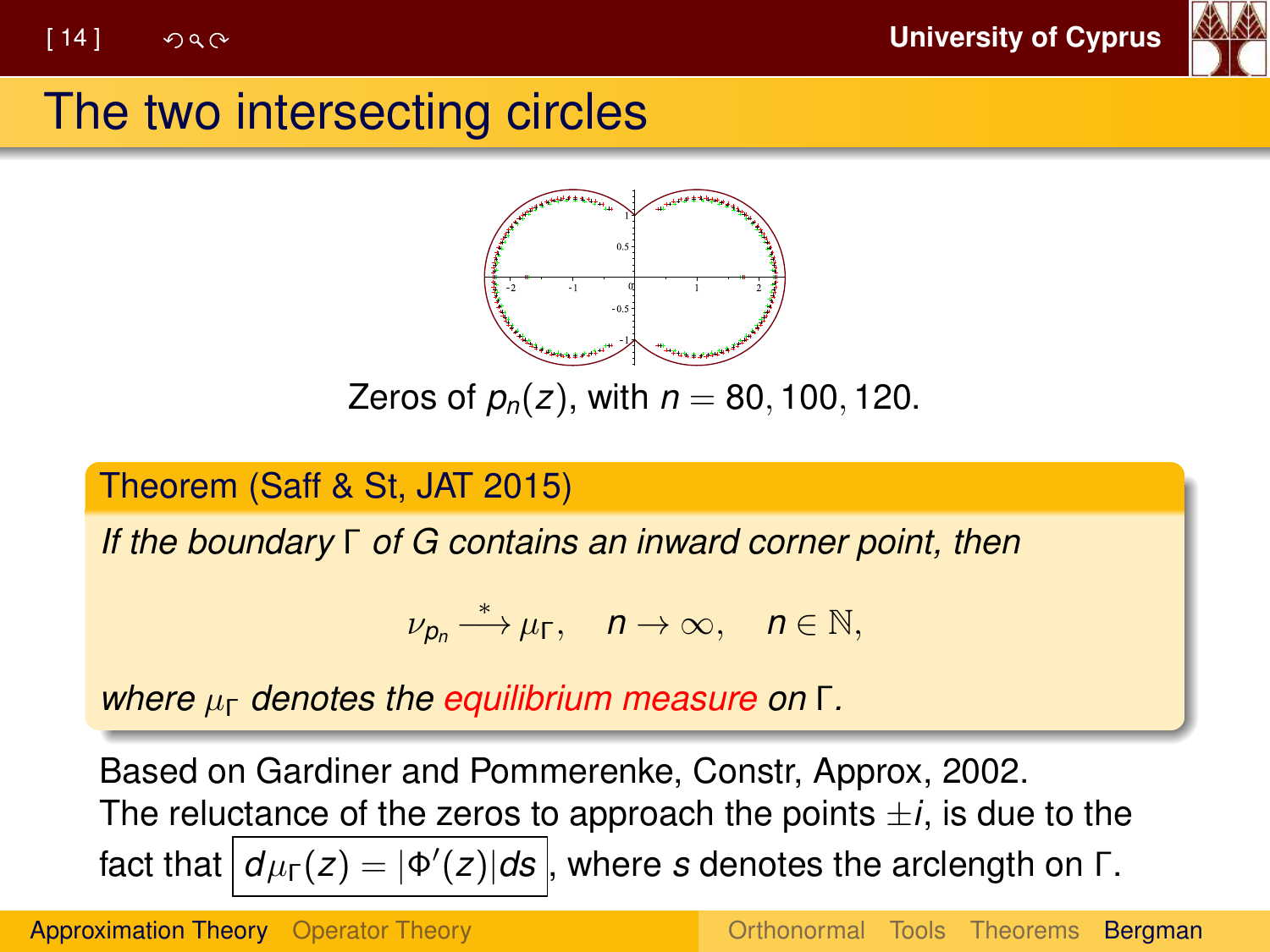

## The circular sector



Figure: Zeros of  $p_n$ ,  $n = 50$ , 100, 150, for the circular sector with opening angle  $\pi/2$ .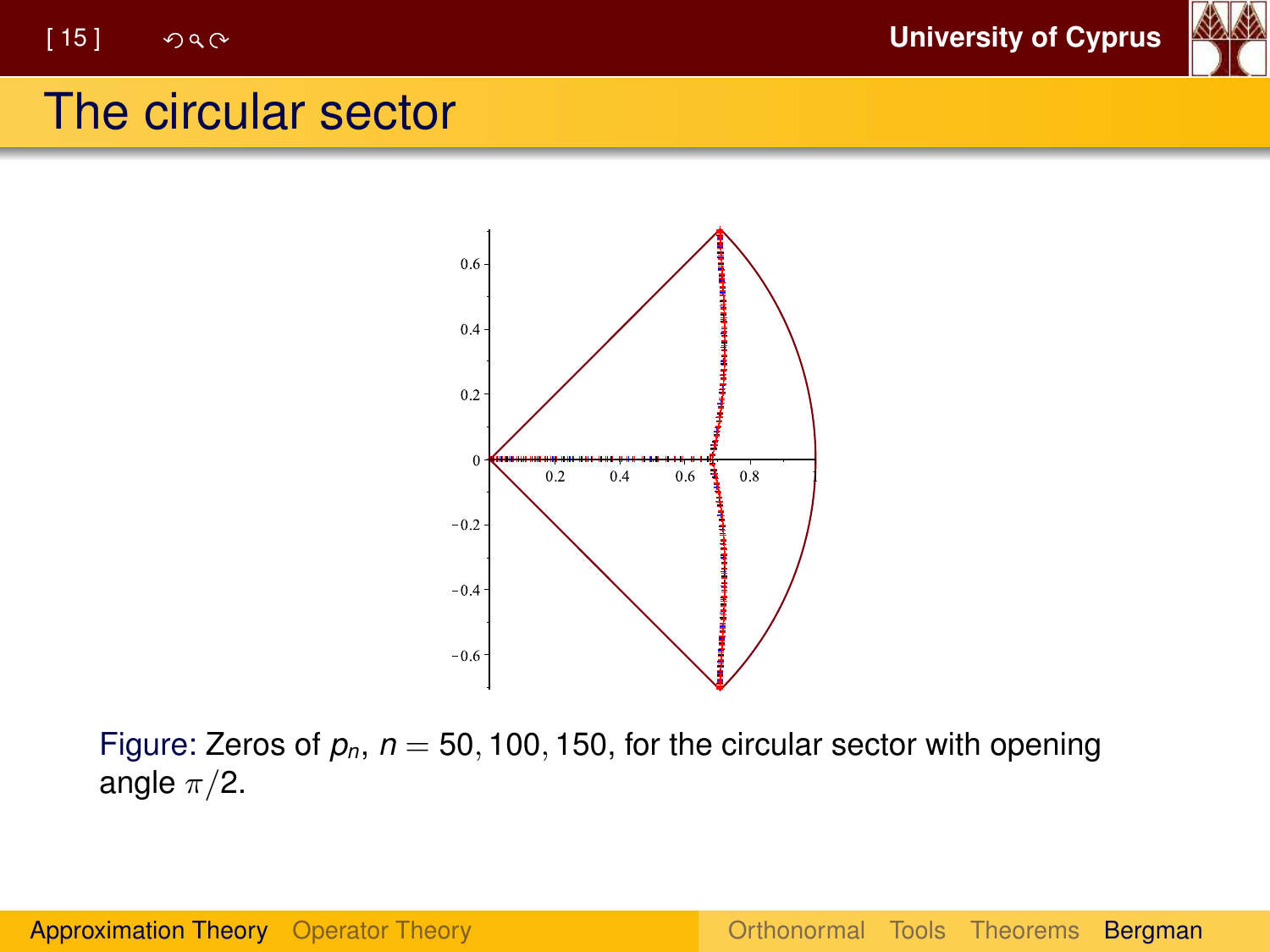

## **Explanation**



#### Theorem (Mina-Diaz, Saff & St., CMFT 2005)

*Let*  $E \neq \emptyset$  *be a compact subset of*  $\mathbb C$  *such that both*  $\overline{\mathbb C} \setminus E$  *and*  $\mathring{\!E} := \operatorname{int}(\overline{E})$  are connected. Let  $g : \overline{\mathbb{C}} \setminus \mathring{\!E} \to \overline{\mathbb{C}}$  be such that  $g$  is analytic in  $\mathbb{C}\setminus\mathsf{E}$  ,  $|g|$  is continuous and never zero in  $\overline{\mathbb{C}}\setminus \mathring{\mathsf{E}}$  ,  $g(\infty)=\infty$  $and g'(\infty) = 1.$  Let  $\{q_n\}_{n=1}^{\infty}$  be a sequence of monic polynomials of *respective degrees*  $n = 1, 2, \ldots$  *such that*  $\infty$  *is not an accumulation point of the set of zeros of the qn's. Further, assume that*

$$
\limsup_{n\to\infty}|q_n(z)|^{1/n}\leq |g(z)|\qquad q.e. \quad z\in\partial E.
$$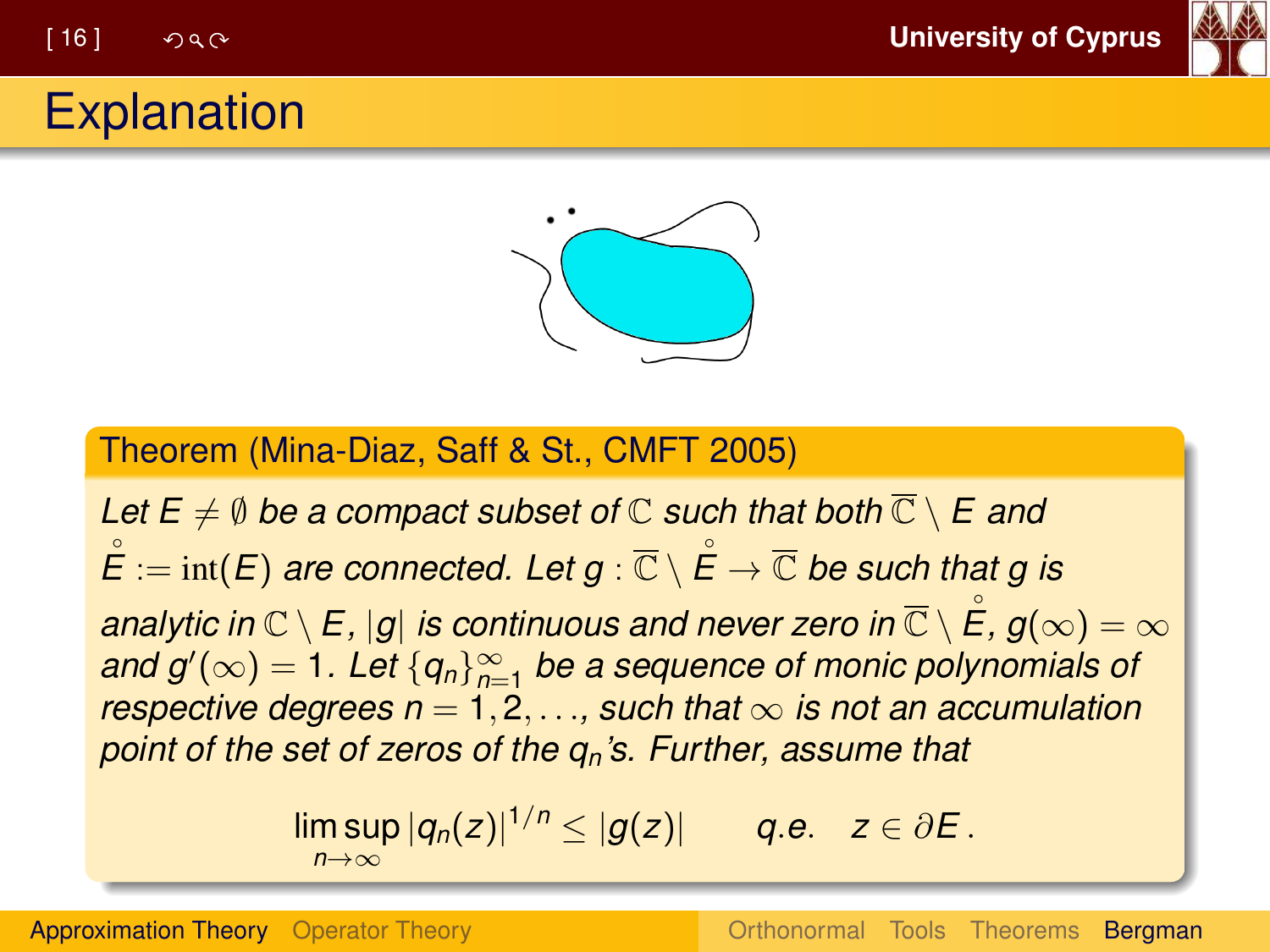

#### Theorem (Mina-Diaz, Saff & St., CMFT 2005, cont.)

*Then, any measure* σ *that is a weak\*-limit point of the sequence* {ν*<sup>q</sup><sup>n</sup>* }<sup>∞</sup> *n*=1 *is supported on E and*

<span id="page-16-0"></span>
$$
U^{\sigma}(z) = \log |g(z)|^{-1} \qquad \forall z \in \mathbb{C} \setminus \overset{\circ}{E}.
$$
 (1)

*Moreover, there is a unique measure* µ*<sup>g</sup> supported on* ∂*E such that [\(1\)](#page-16-0)* holds with  $\sigma = \mu_q$ . For such a measure, we have **(a)** if  $\stackrel{\circ}{E} = \emptyset$ , then  $\nu_{\bm{q}_n} \stackrel{*}{\longrightarrow} \mu_{\bm{g}}$  as  $n \to \infty$ ; **(b)** if  $\stackrel{\circ}{E} \neq \emptyset$  and for some  $z_0 \in \stackrel{\circ}{E}$  and a subsequence  $\mathcal{N} \subset \mathbb{N}$ 

$$
\lim_{\substack{n\to\infty\\n\in\mathcal{N}}} |q_n(z_0)|^{1/n}=e^{-U^{\mu}g(z_0)},
$$

*then*

$$
\nu_{q_n} \stackrel{*}{\longrightarrow} \mu_g \quad \text{as} \quad n \to \infty, \quad n \in \mathcal{N} \, .
$$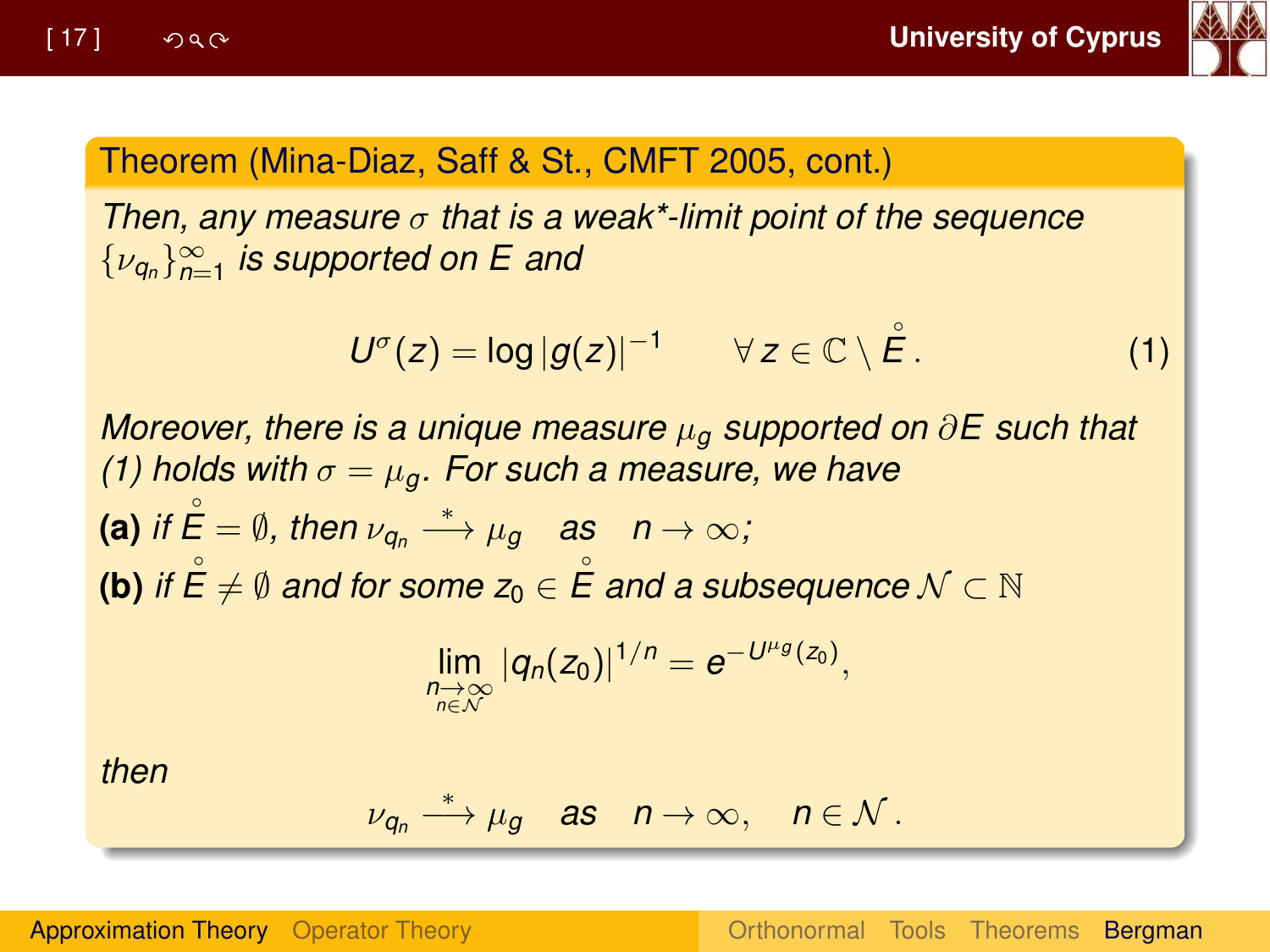

## Used in the proof

Observe that the assumption of the theorem is equivalent to

<span id="page-17-0"></span>
$$
\liminf_{n\to\infty} U^{\nu_{q_n}}(z) \geq \log |g(z)|^{-1} \qquad q.e. \quad z \in \partial E. \tag{2}
$$

Let  $\sigma$  be a weak\*-limit point of the sequence  $\{\nu_{q_n}\}_{n=1}^\infty$ , so that for some subsequence  $\mathcal{N} \subset \mathbb{N}$ 

$$
\nu_{q_n} \stackrel{*}{\longrightarrow} \sigma \quad \text{as} \quad n \to \infty \,, \quad n \in \mathcal{N} \,.
$$

Then  $\sigma$  is a probability measure and by [\(2\)](#page-17-0) and the Lower Envelope Theorem, we have for q.e.  $z \in \partial E$ ,

<span id="page-17-1"></span>
$$
U^{\sigma}(z) = \liminf_{\substack{n \to \infty \\ n \in \mathcal{N}}} U^{\nu_{q_n}}(z) \ge \liminf_{n \to \infty} U^{\nu_{q_n}}(z) \ge \log |g(z)|^{-1}.
$$
 (3)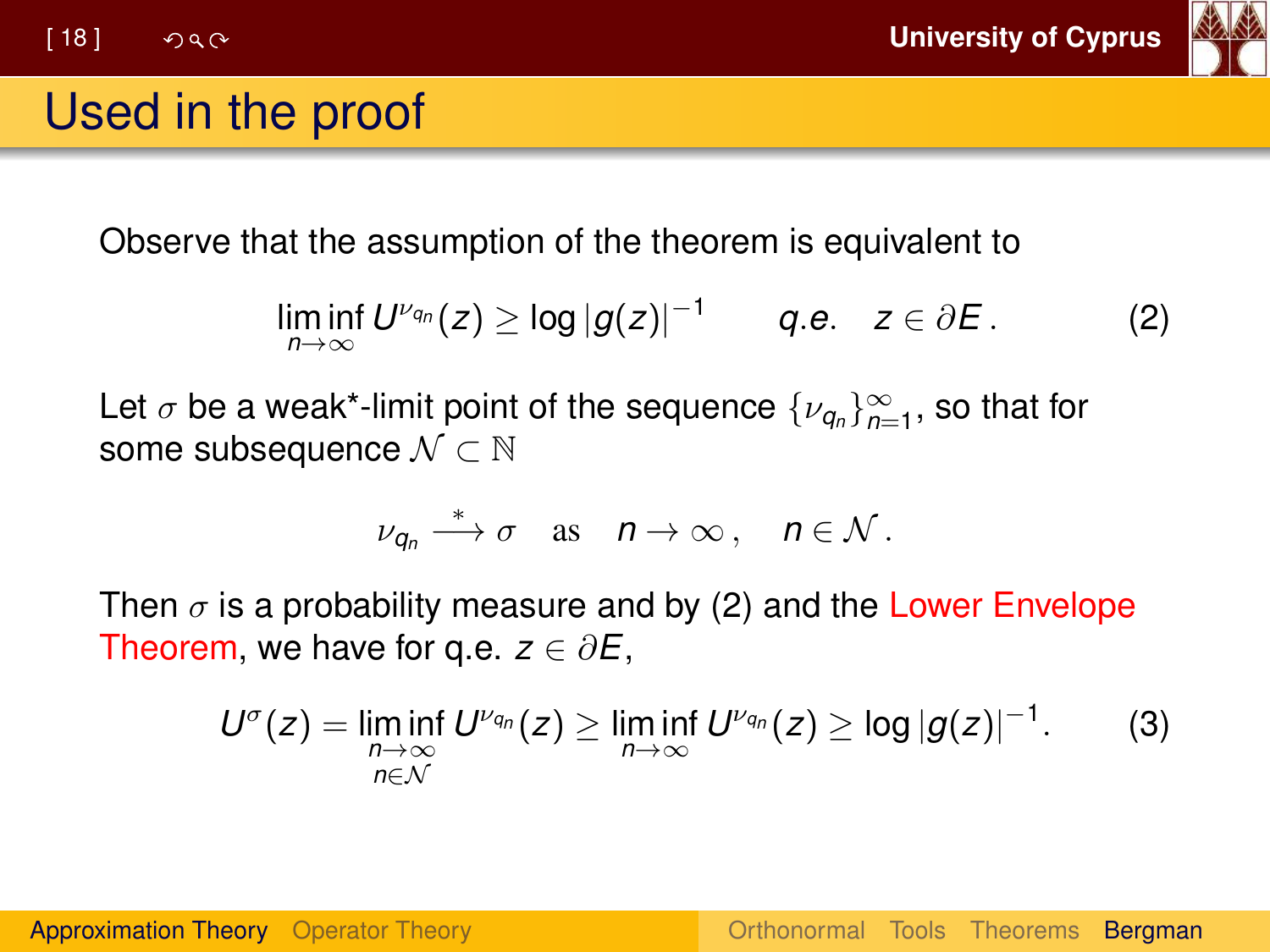

# Used in the proof

By the assumptions on *g*, the function

$$
F^{\sigma}(z) := U^{\sigma}(z) - \log |g(z)|^{-1}, \quad z \in \mathbb{C} \setminus E,
$$

is superharmonic and lower bounded in  $\mathbb{C} \setminus E$ , harmonic and equal to zero at ∞, and in view of [\(3\)](#page-17-1) and the lower semicontinuity of *U* σ , it also satisfies for *quasi-every*  $z' \in \partial E$ 

$$
\liminf_{\substack{z \to z' \\ z \in \mathbb{C} \setminus E}} F^{\sigma}(z) \ge \liminf_{z \to z'} U^{\sigma}(z) - \lim_{\substack{z \to z' \\ z \in \mathbb{C} \setminus E}} \log |g(z)|^{-1} \ge U^{\sigma}(z') - \log |g(z')|^{-1} \ge 0.
$$

Then, by the generalized minimum principle for superharmonic functions we conclude that  $F^{\sigma} \equiv 0$ , which implies that [\(1\)](#page-16-0) holds in  $\mathbb{C} \setminus E.$  It also implies that  $U^\sigma$  is harmonic in  $\mathbb{C} \setminus E$  and therefore, in view of the Unicity Theorem  $supp(\sigma)$  must be contained in  $E$ . It is a direct consequence of Carleson's Unicity Theorem that there can be at most one measure  $\mu_q$  supported on  $\partial E$  that satisfies [\(1\)](#page-16-0) with  $\sigma = \mu_a$ .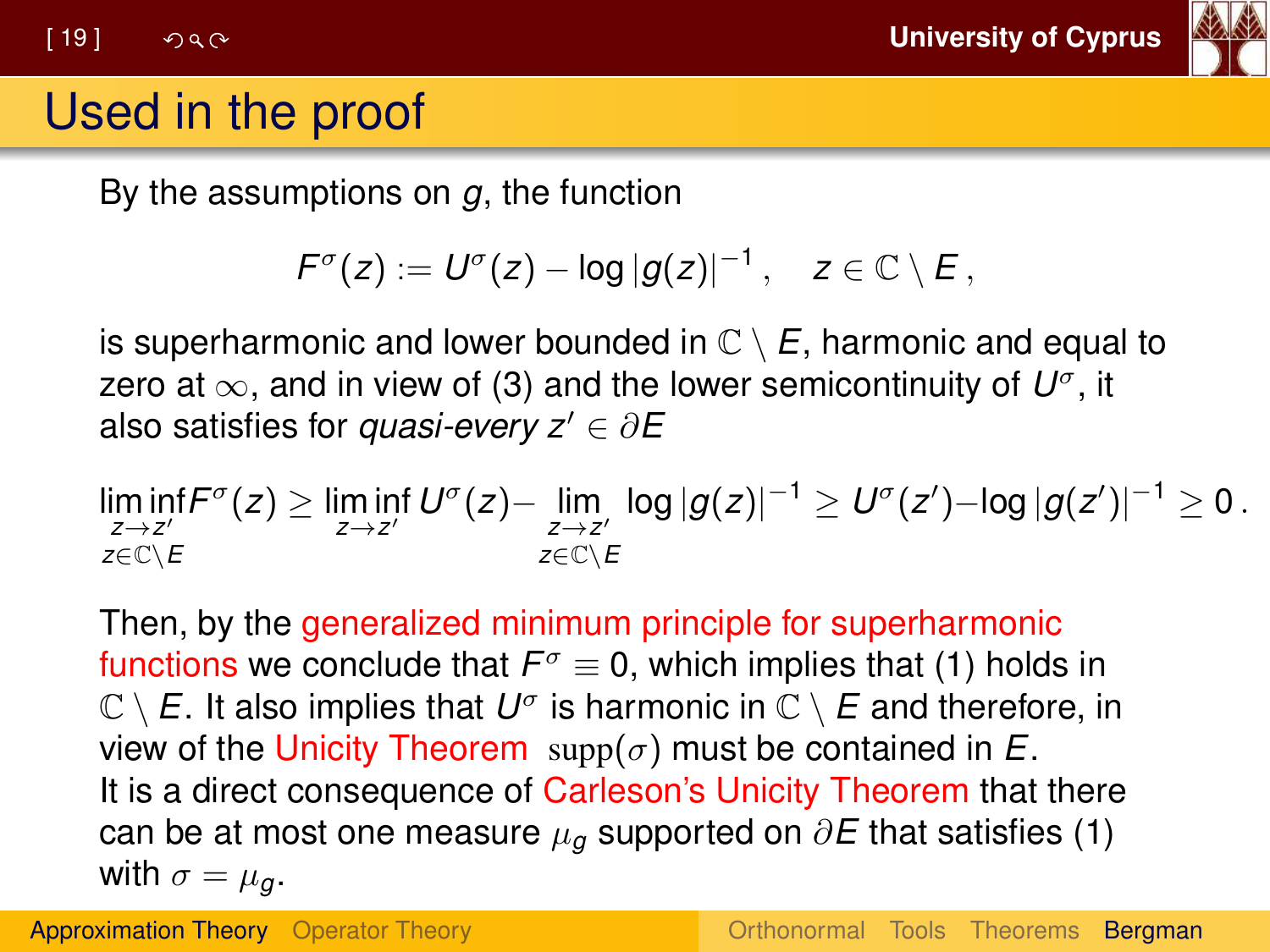

## Bergman polynomials on an archipelago



Γ*j* , *j* = 1, . . . , *N*, a system of disjoint and mutually exterior Jordan  $\textsf{curves in } \mathbb{C}, \big| \textit{G}_j := \textsf{int}(\Gamma_j) \big|, \big| \textit{\textsf{T}} := \cup_{j=1}^N \Gamma_j \big|, \big| \textit{\textsf{G}} := \cup_{j=1}^N \textit{G}_j \big|.$ 

$$
\langle f, g \rangle_G := \int_G f(z) \overline{g(z)} dA(z), \quad ||f||_{L^2(G)} := \langle f, f \rangle_G^{1/2}
$$

The Bergman polynomials  $\{ \rho_n \}_{n=0}^{\infty}$  of  $G$  are the unique orthonormal polynomials w.r.t. the area measure on *G*:

$$
\langle p_m, p_n \rangle_G = \int_G p_m(z) \overline{p_n(z)} dA(z) = \delta_{m,n},
$$

with

$$
p_n(z) = \lambda_n z^n + \cdots, \quad \lambda_n > 0, \quad n = 0, 1, 2, \ldots.
$$

[Approximation Theory](#page-1-0) [Operator Theory](#page-26-0) [Orthonormal](#page-1-0) [Tools](#page-4-0) [Theorems](#page-5-0) [Bergman](#page-10-0)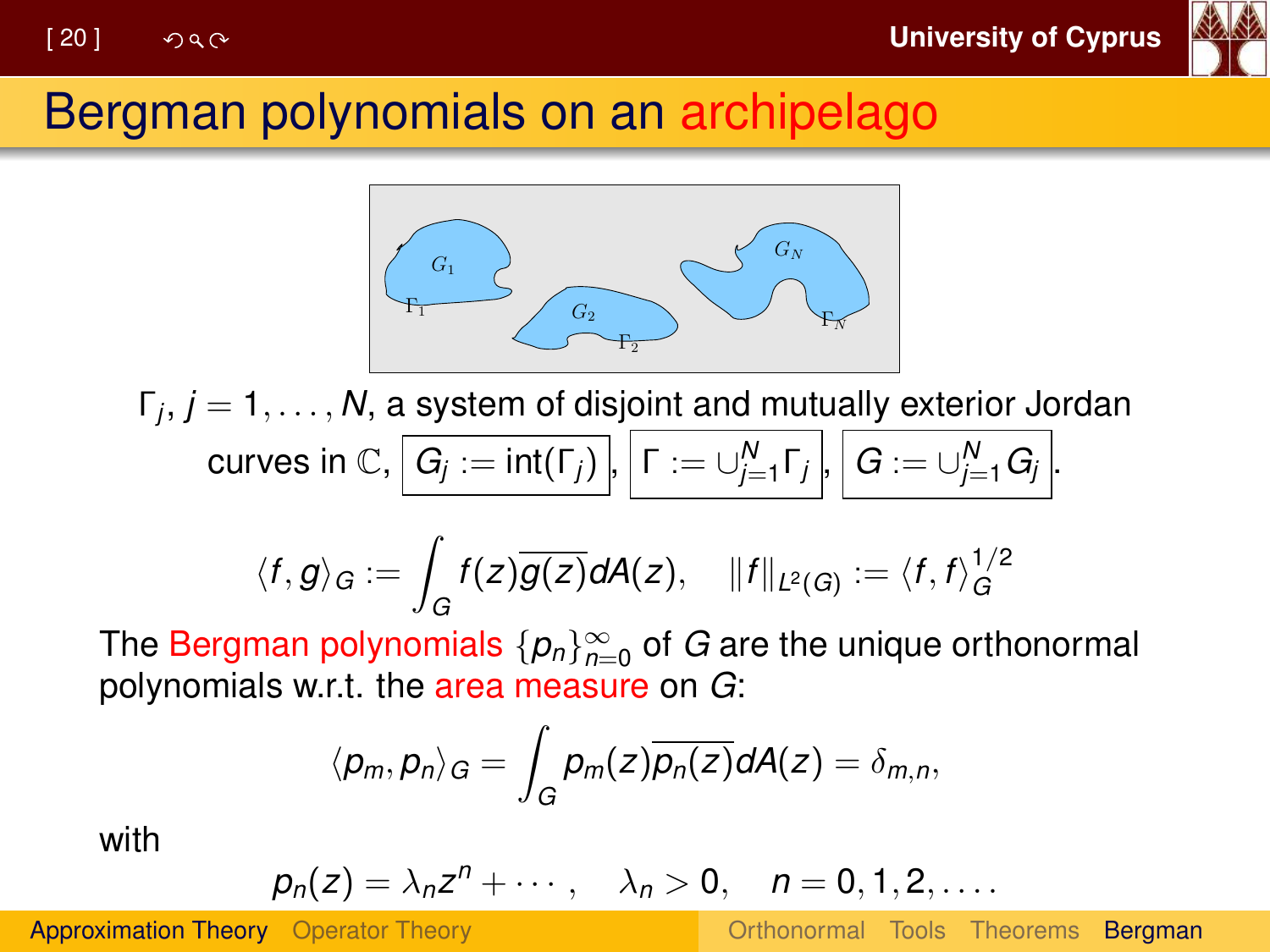

#### Three-disks



Theory in: Gustafsson, Putinar, Saff & St, Adv. Math., 2009.

[Approximation Theory](#page-1-0) [Operator Theory](#page-26-0) [Orthonormal](#page-1-0) [Tools](#page-4-0) [Theorems](#page-5-0) [Bergman](#page-10-0)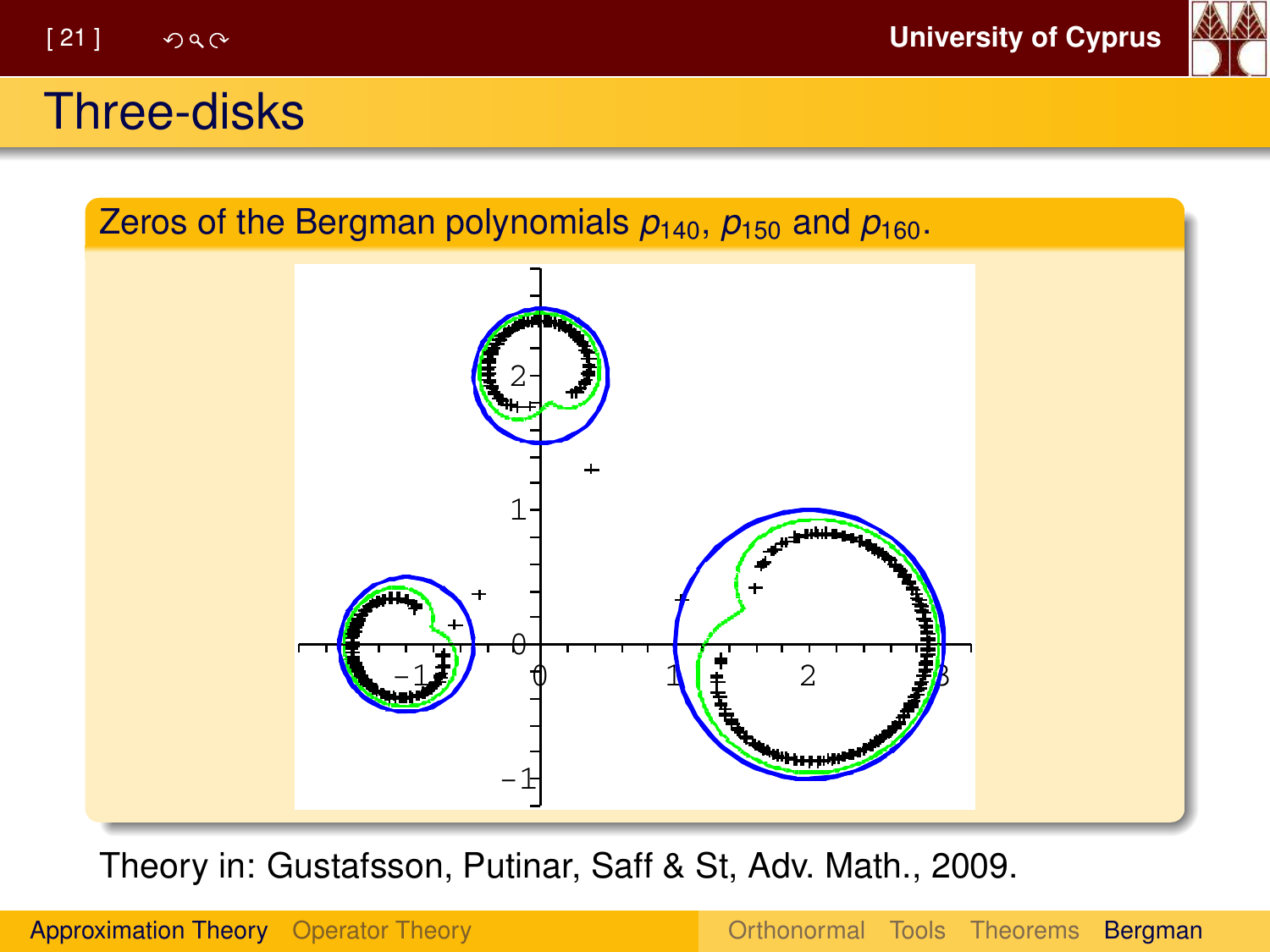•



# The basic tool for the distribution of zeros

- $\Omega := \overline{\mathbb{C}} \setminus \overline{G}$ .
- $K(z, \zeta)$ : the Bergman (reproducing) kernel function of  $L^2_a(G)$ .
- $L_R := \{ z : g_\Omega(z, \infty) = \log R \}$  the level lines of the Green function.
- $\rho(\zeta) := \sup\{R : K(z,\zeta)\}$  *has an analytic continuation inside*  $L_R\}$ .

$$
h(z):=\begin{cases} g_\Omega(z,\infty), & z\in\overline{\Omega},\\ -\log\varrho(z), & z\in G,\end{cases}
$$

- $\bullet \big| \beta := \frac{1}{2}$  $\frac{1}{2\pi}\Delta h\Big\vert$ , in the sense of distributions.
- ν*<sup>p</sup><sup>n</sup>* : the *normalized counting measure of zeros* of *pn*.
- C: the set of *weak-star cluster points* of the counting measures  $\{\nu_{p_n}\}_{n=1}^{\infty}$ , i.e., the set of measures  $\sigma$  for which there exists a subsequence  $\mathcal{N}_{\sigma} \subset \mathbb{N}$  such that  $\nu_{p_n} \stackrel{*}{\longrightarrow} \sigma$ , as  $n \to \infty$ ,  $n \in \mathcal{N}_{\sigma}$ .
- µΓ: the *equilibrium measure* on the boundary Γ.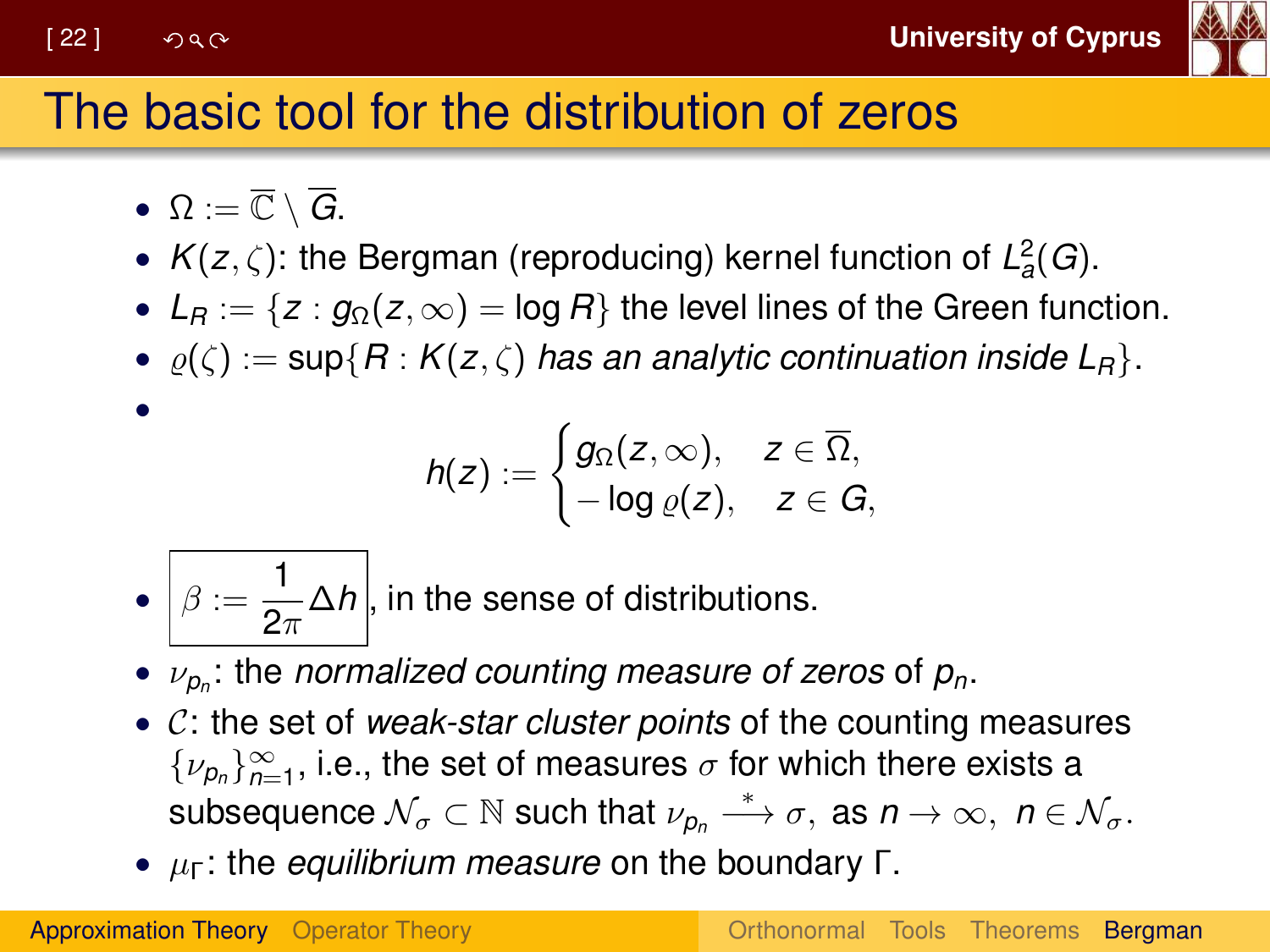

# The basic result for the distribution of zeros

Theorem (Gustafsson, Putinar, Saff & St, Advances in Math, 2009)

- (i) β *is a positive unit measure with support contained in G.*
- (ii) *The balayage of* β *onto* Γ *gives the equilibrium measure* µΓ*:*

 $\int U^{\beta} \geq U^{\mu_{\Gamma}}$  in  $\mathbb{C},$  $U^{\beta} = U^{\mu_{\Gamma}}$  *in* Ω.

(iii) C *is nonempty, and for any*  $\sigma \in \mathcal{C}$ ,

 $\int U^{\sigma} \geq U^{\beta}$  *in*  $\mathbb{C},$  $U^{\sigma} = U^{\beta}$  *in the unbounded component of*  $\overline{\mathbb{C}} \setminus \text{supp}\beta$ .

(iv) *The measure*  $\beta$  *is the lower envelope of*  $\mathcal{C}: U^{\beta} = \mathsf{Isc}(\mathsf{inf}_{\sigma \in \mathcal{C}} U^{\sigma})$ *.* (v) *If* C *has only one element, then this is* β *and*  $\nu_{p_n} \stackrel{*}{\longrightarrow} \beta, \quad n \to \infty, \ n \in \mathbb{N}.$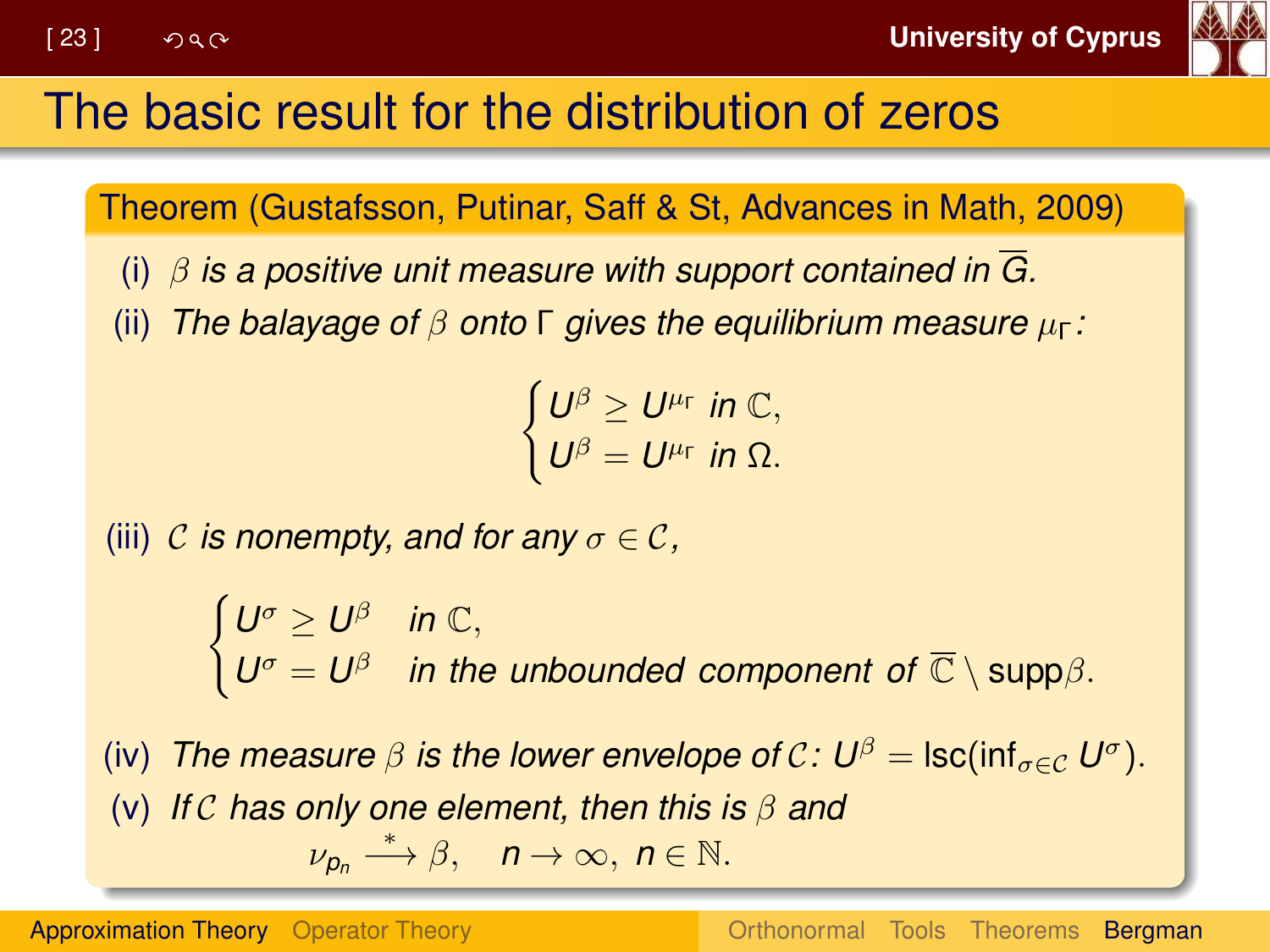

## Bergman polynomials on archipelago with lakes



With  $K$  is a compact subset of  $G$ , set $\big\vert \, G^* := G \setminus K \big\vert$  and consider

$$
\langle f,g\rangle_{G^*}:=\int_{G^*}f(z)\overline{g(z)}dA(z),\quad \|f\|_{L^2(G^*)}:=\langle f,f\rangle_{G^*}^{1/2}.
$$

The Bergman polynomials  $\{p_n^*\}_{n=0}^\infty$  of  $G^*$  are the unique orthonormal polynomials w.r.t. the area measure on *G*<sup>∗</sup> :

$$
\langle p_m^*,p_n^*\rangle_{G^*}=\int_{G^*}p_m^*(z)\overline{p_n^*(z)}dA(z)=\delta_{m,n},
$$

with

$$
p_n^*(z)=\gamma_n^*z^n+\cdots, \quad \gamma_n^*>0, \quad n=0,1,2,\ldots.
$$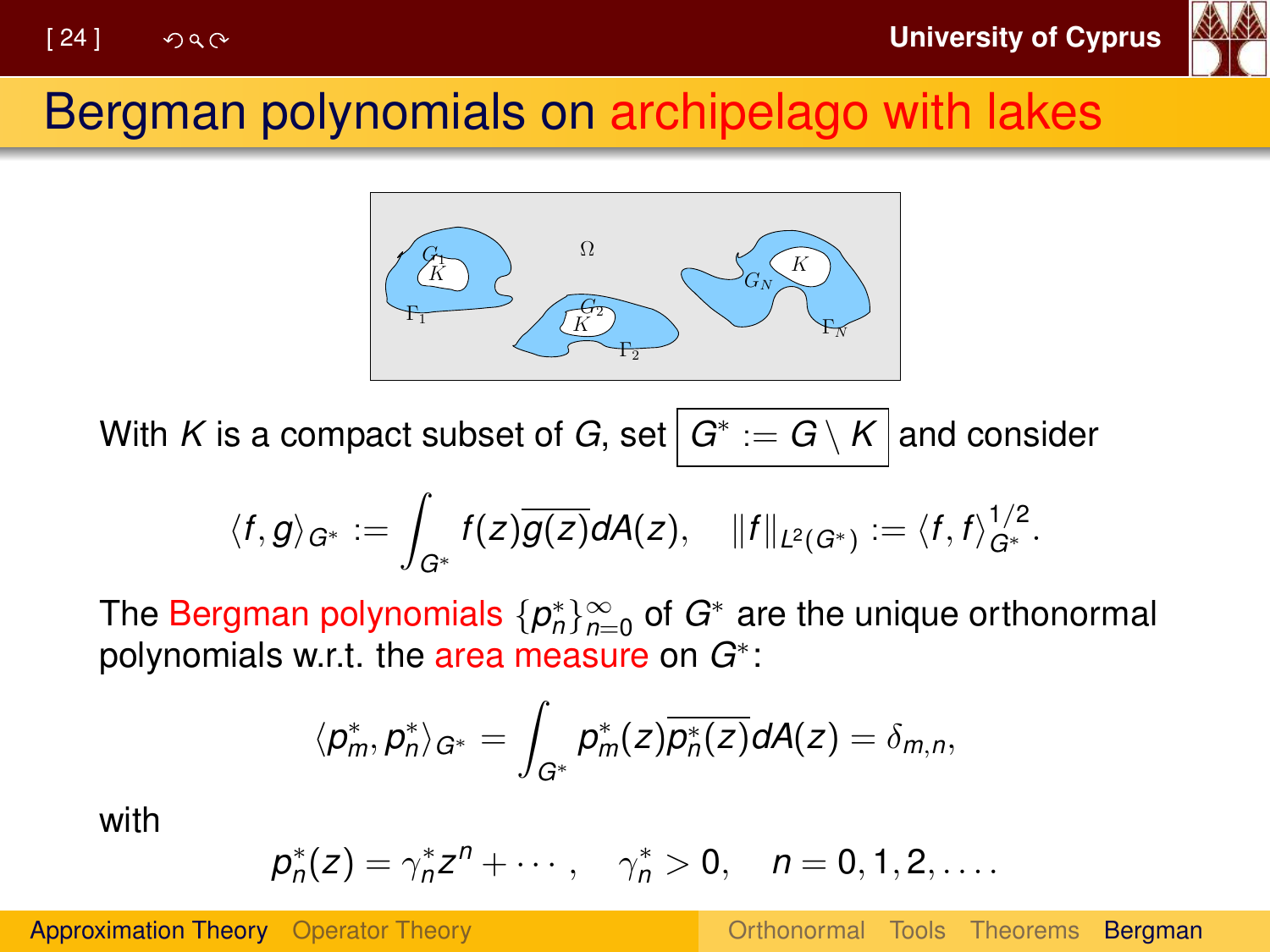

## The annular case



Let  $G = \mathbb{D}, K := \{z : |z - a| \leq \varrho\}, |a| + \varrho < 1, \varrho > 0, G^* = \mathbb{D} \setminus \mathcal{K},$ We recall that there exists a unique pair of points  $z_1$  and  $z_2$  that are mutually inverse points with respect to the two circles  $\mathbb{T} := \partial \mathbb{D}$  and  ${z : |z - a| = \rho}$ , that is

$$
z_1 \overline{z_2} = 1
$$
 and  $(z_1 - a)(\overline{z_2 - a}) = \varrho^2$ .

Let  $z_1$  denote the point that lies in  $\mathcal K$  ( $z_2$  will then lie outside  $\mathbb D$ ).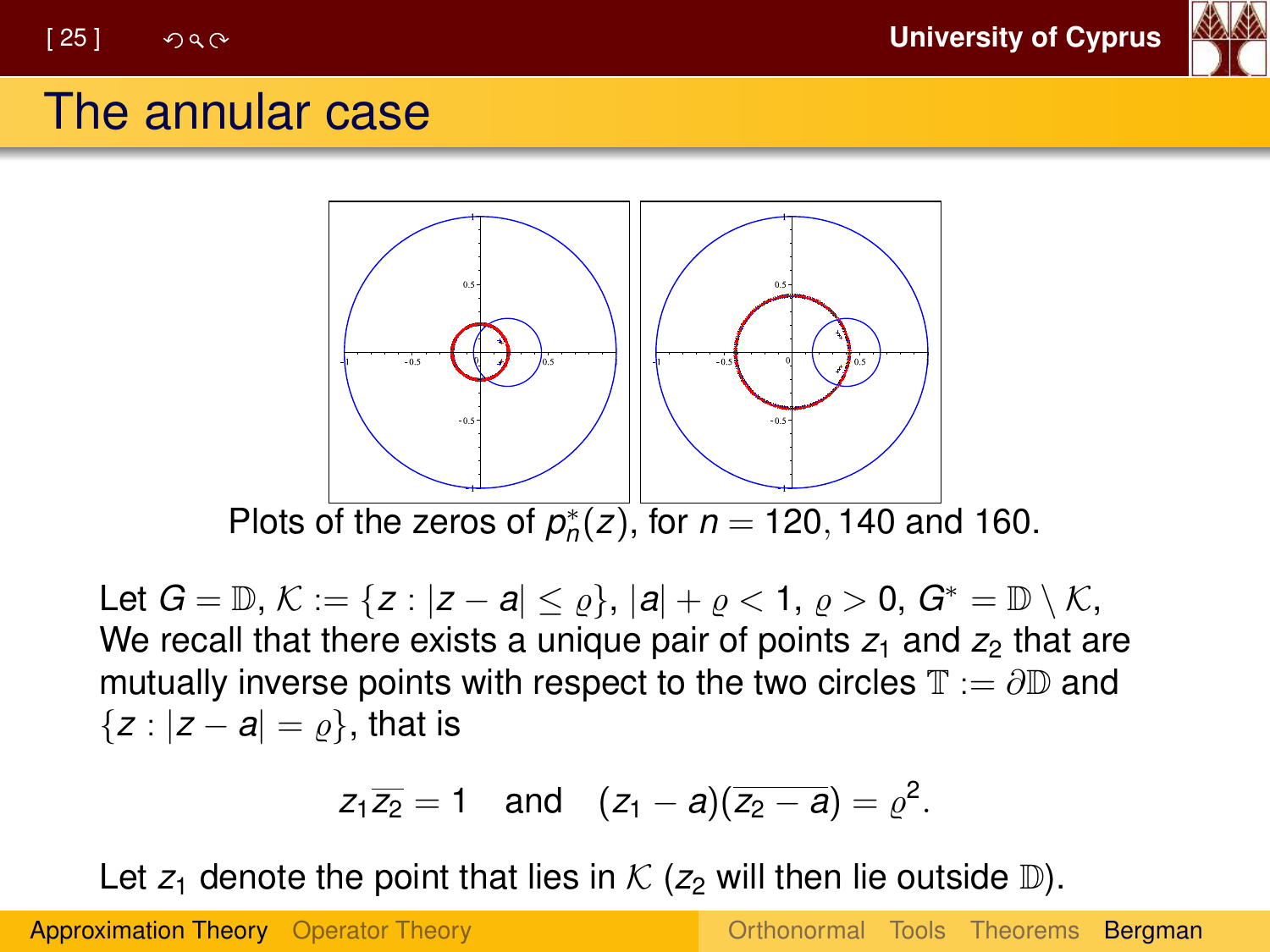

# The annular case: Explanation

#### Proposition (Saff & St, Mat. Sbornik, 2018)

*With the above notation, there exists a subsequence*  $N \subset N$  *such that the normalized zero counting measures for p*<sup>∗</sup> *n* (*z*) *satisfy*

$$
\nu_{p_n^*}\stackrel{*}{\longrightarrow} \mu_{|z_1|},\quad n\to\infty,\quad n\in\mathcal{N},
$$

*where*  $\mu_{|z_1|}$  *denotes the normalized arclength measure on the circle*  $|z| = |z_1|$ .

Thus, no matter what the relative position of  $K$ , a weak limit of  $\nu_n$  will invariably be the arclength measure on a specific circle in  $\mathbb D$ , always centered at the origin.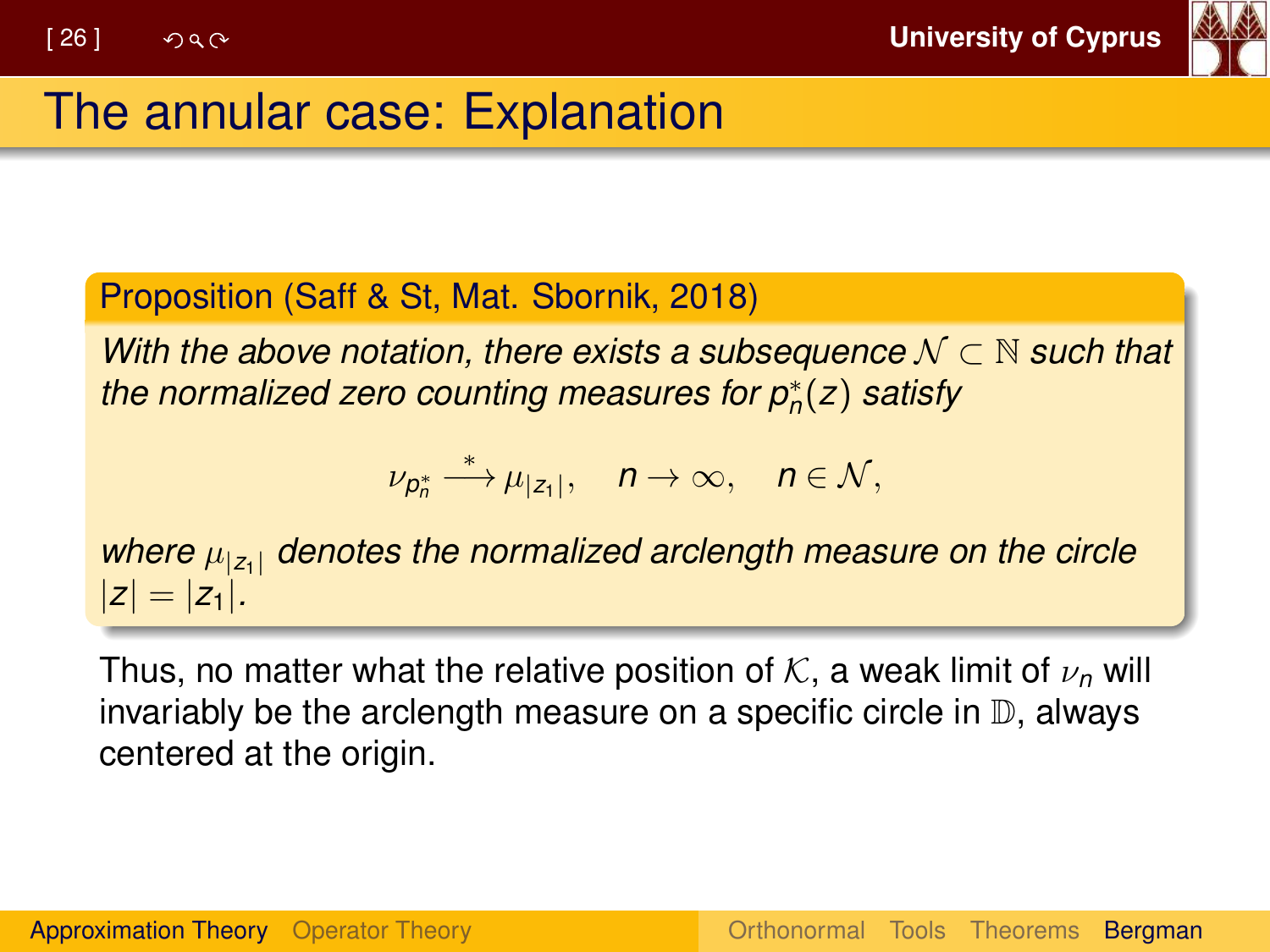<span id="page-26-0"></span>[ 27 ] **University of Cyprus**



# Shift Operator on  $L^2(\mu)$

Let  $N_z$  denote the shift operator on  $L^2(\mu)$ . That is,

$$
N_z: L^2(\mu) \to L^2(\mu) \quad \text{ with } \quad N_z f = zf.
$$

 $N_z$  defines a normal operator on  $L^2(\mu)$ . Furthermore,

$$
p_n(\mu, z) = \lambda_n(\mu) \det(z - \pi_n N_z \pi_n),
$$

where π*<sup>n</sup>* is the projection onto the *n*-dimensional subspace onto  $\mathbb{P}_{n-1}$ .

#### Theorem (B. Simon, Duke Math. J., 2009)

*Let*

$$
N(\mu):=\sup\{|z|:z\in S_{\mu}\}.
$$

*Then, for any k*  $\in$  N,

$$
\pi_n N_z^k \pi_n - (\pi_n N_z \pi_n)^k,
$$

is an operator of rank at most k and norm at most 2 $N(\mu)^k$ .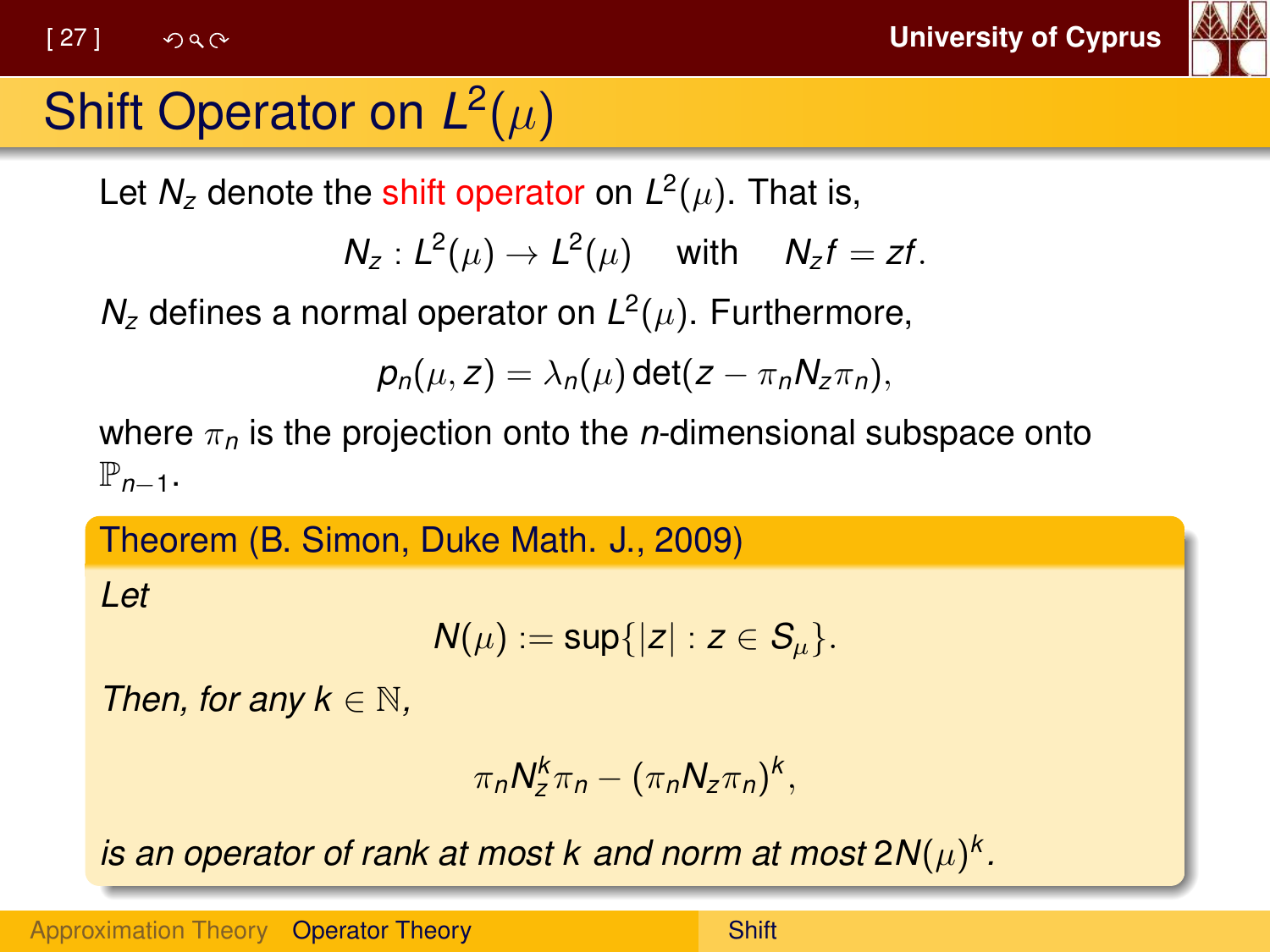

# Shift Operator on  $L^2(\mu)$

Let  $\mu_n$  denote the unit measures  $d\mu_n = \frac{1}{n} \sum_{j=0}^{n-1} |p_n(\mu, z)|^2 d\mu(z)$ .

Theorem (B. Simon, Duke Math. J., 2009)

$$
\frac{1}{n}\operatorname{Tr}(\pi_n N_z \pi_n)^k = \int z^k d\nu_{p_n}.
$$

$$
\frac{1}{n}\operatorname{Tr}(\pi_n N_z^k \pi_n) = \int z^k d\mu_n.
$$

*Thus, from the previous theorem, for any*  $k = 0, 1, 2, \ldots$ *,* 

$$
\left|\int z^k d\nu_{p_n}-\int z^k d\mu_n\right|\leq \frac{2kN^k(\mu)}{n}.
$$

*Furthermore, if K is a compact set containing the supports of all* ν*<sup>n</sup> and*  $\mu$ , such that  $\{z_k\}_{k=0}^{\infty} \cup \{\overline{z}_k\}_{k=0}^{\infty}$  are  $\|\cdot\|_{\infty}$ -total in C(K), then for  $\frac{1}{2}$  *any subsequence*  $\{n_j\}$ ,  $\Big|\mu_{n_j}\overset{*}{\longrightarrow}\nu\Big|$  *if and only if*  $\Big|\mu_{n_j}\overset{*}{\longrightarrow}\nu\Big|$ .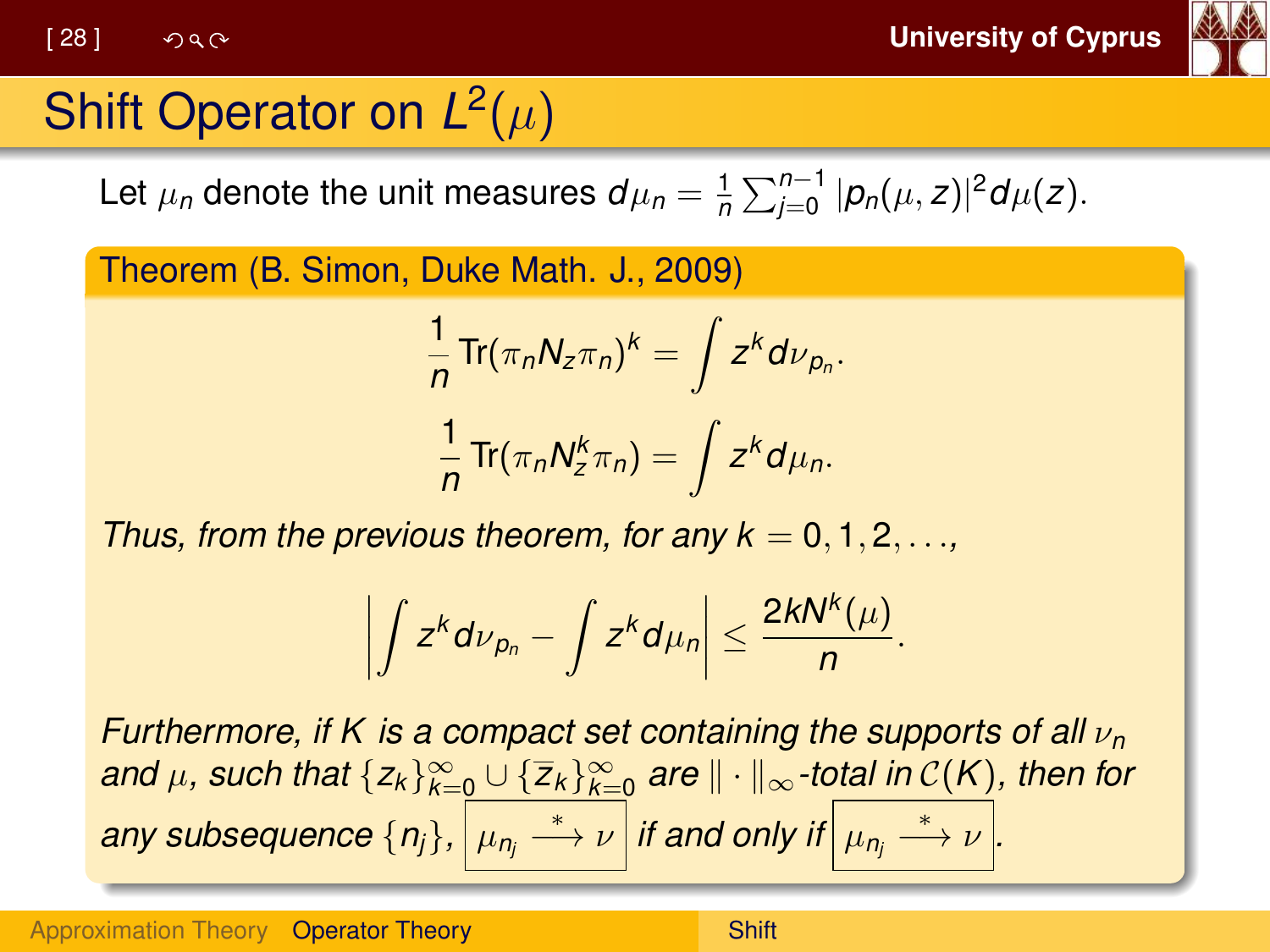[ 29 ] **University of Cyprus**



#### Krylov subspaces

Let  $A \in \mathcal{L}(H)$  be a linear bounded operator acting on the complex Hilbert space *H* and let  $\xi \in H$  be a non-zero vector. We denote *H<sub>n</sub>*(*A*,  $\xi$ ) the linear span of the vectors  $\xi$ , *A* $\xi$ , ..., *A*<sup>*n*−1</sup> $\xi$  and let  $\pi$ <sub>*n*</sub> be the orthogonal projection of *H* onto  $H_n(A, \xi)$ . Let  $a_n$  denote the counting measures of the spectra of the *finite central truncations*  $A_n = \pi_n A \pi_n$ . Note that for any complex polynomial  $p(z)$  it holds that

$$
\int p(z) da_n(z) = \frac{\operatorname{tr} p(A_n)}{n}.
$$

The orthogonal monic polynomials *P<sup>n</sup>* in this case are defined as minimizers of the functional (semi-norm):

$$
||q||_{A,\xi}^2=||q(A)\xi||^2, \quad q\in\mathbb{C}[z],
$$

and the zeros of *P<sup>n</sup>* (whenever *P<sup>n</sup>* exists) coincide with the spectrum of *An*.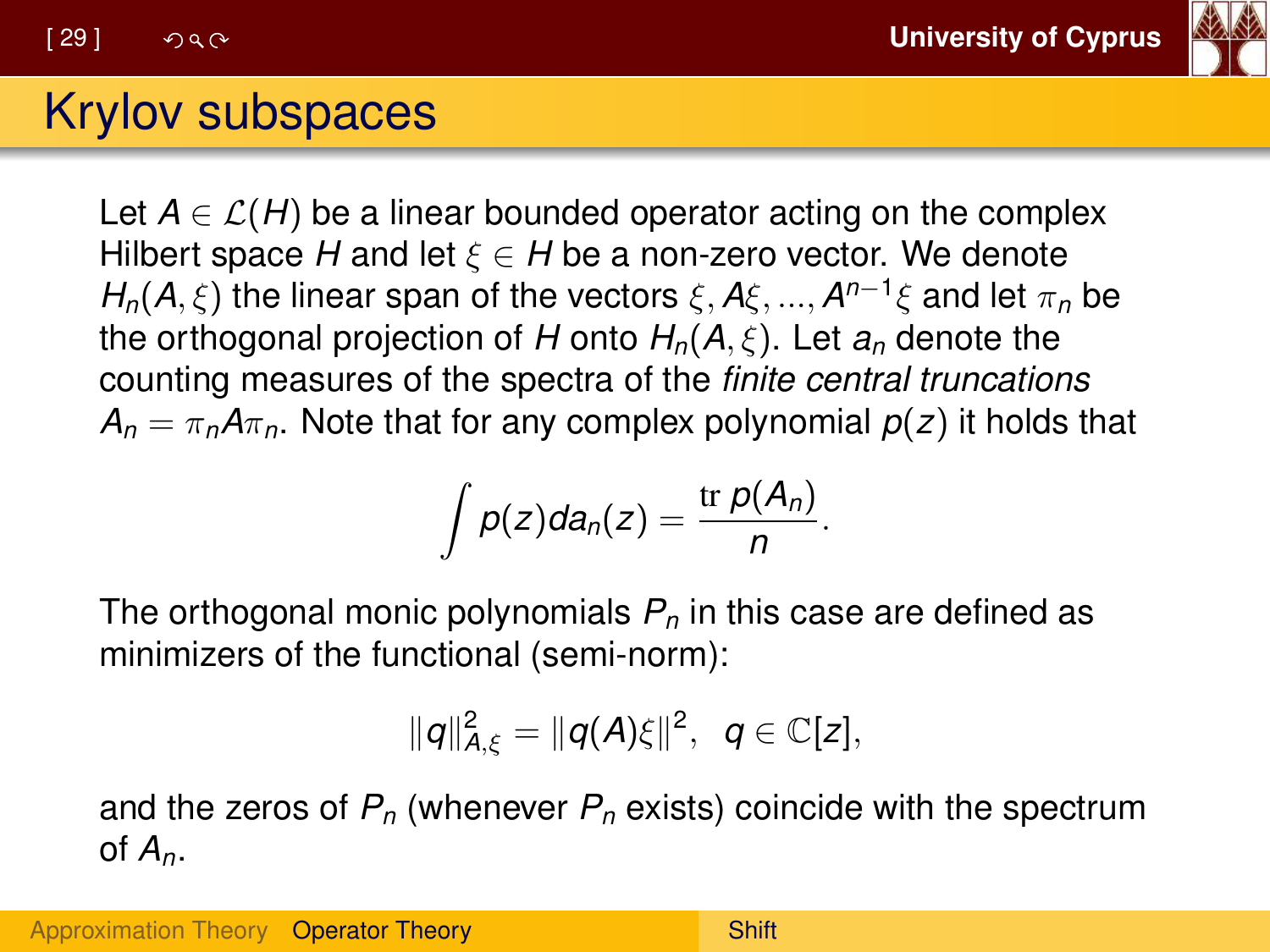

#### Theorem (Gustafsson & Putinar, Springer 2017)

*Let A, B*  $\in$   $\mathcal{L}(H)$  *with A* − *B* of finite trace:  $A - B \in \mathcal{C}_1(H)$ . Then for *every polynomial p* ∈ C[*z*] *we have*

$$
\lim_{n\to\infty}\frac{\text{Tr}(p(A_n))- \text{Tr}(p(B_n))}{n}=0.
$$

#### **Corollary**

Let  $a_n$ ,  $b_n$  denote the counting measures of the spectra of  $A_n$  and  $B_n$ , *respectively. Then,*

$$
\lim_{n\to\infty}\bigl[\int\frac{da_n(\zeta)}{\zeta-z}-\int\frac{db_n(\zeta)}{\zeta-z}\bigr]=0,
$$

*uniformly on compact subsets which are disjoint of the convex hull of*  $\sigma(A) \cup \sigma(B)$ .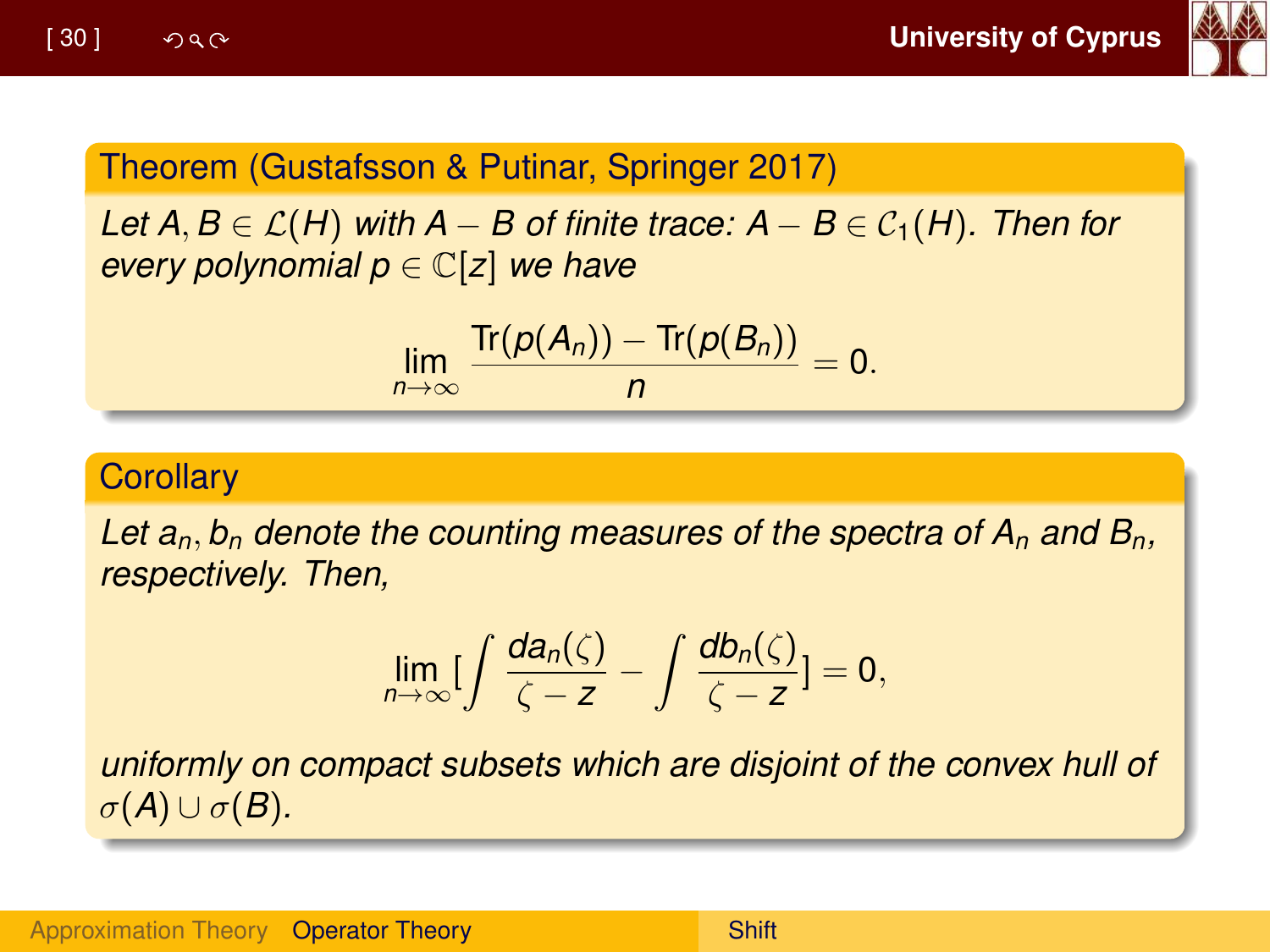

## **Conclusion**

All the results in this section yield information for the analytic moments:

$$
\lim_{n\to\infty}\int z^k d\nu_n=\int z^k d\nu, \quad k=0,1,2,\ldots,
$$

where  $\nu$  is a known positive measure and  $\{\nu_n\}$  are a sequence of positive measures (all supported on the same compact set *K* in the complex plane) we want to describe its weak limit points. Note that the measures being positive implies the same information for the anti-analytic moments:

$$
\lim_{n\to\infty}\int\overline{z}^k d\nu_n=\int\overline{z}^k d\nu, \quad k=1,2,\ldots.
$$